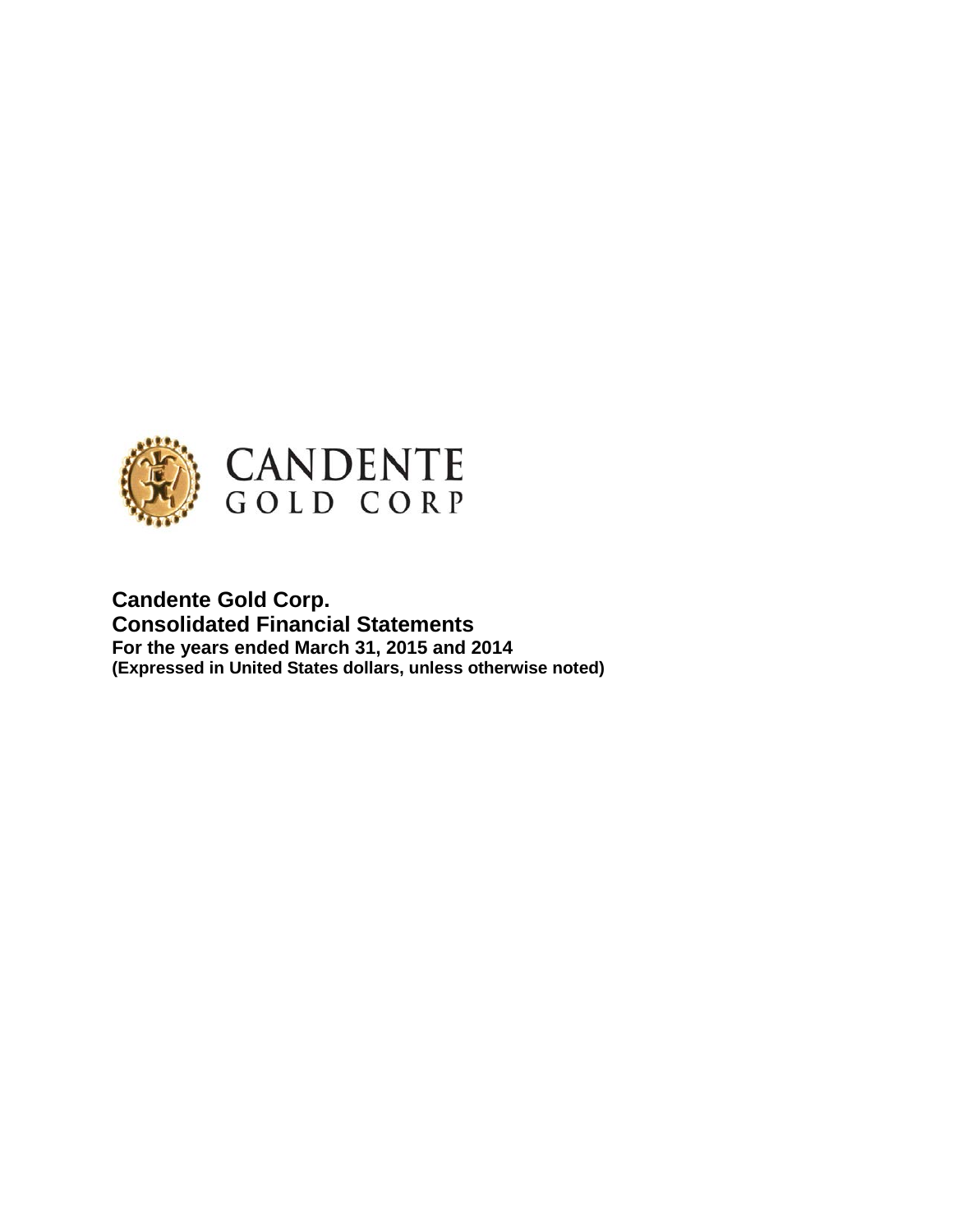

Deloitte LLP 2800 - 1055 Dunsmuir Street 4 Bentall Centre P.O. Box 49279 Vancouver BC V7X 1P4 Canada

Tel: (604) 669-4466 Fax: (778) 374-0496 www.deloitte.ca

## **INDEPENDENT AUDITOR'S REPORT**

To the Shareholders of Candente Gold Corp.

We have audited the accompanying consolidated financial statements of Candente Gold Corp., which comprise the consolidated statements of financial position as at March 31, 2015 and March 31, 2014, and the consolidated statements of comprehensive loss, changes in equity and cash flows for the years then ended, and a summary of significant accounting policies and other explanatory information.

### **Management's Responsibility for the Consolidated Financial Statements**

Management is responsible for the preparation and fair presentation of these consolidated financial statements in accordance with International Financial Reporting Standards, and for such internal control as management determines is necessary to enable the preparation of consolidated financial statements that are free from material misstatement, whether due to fraud or error.

### **Auditor's Responsibility**

Our responsibility is to express an opinion on these consolidated financial statements based on our audits. We conducted our audits in accordance with Canadian generally accepted auditing standards. Those standards require that we comply with ethical requirements and plan and perform the audit to obtain reasonable assurance about whether the consolidated financial statements are free from material misstatement.

An audit involves performing procedures to obtain audit evidence about the amounts and disclosures in the consolidated financial statements. The procedures selected depend on the auditor's judgment, including the assessment of the risks of material misstatement of the consolidated financial statements, whether due to fraud or error. In making those risk assessments, the auditor considers internal control relevant to the entity's preparation and fair presentation of the consolidated financial statements in order to design audit procedures that are appropriate in the circumstances, but not for the purpose of expressing an opinion on the effectiveness of the entity's internal control. An audit also includes evaluating the appropriateness of accounting policies used and the reasonableness of accounting estimates made by management, as well as evaluating the overall presentation of the consolidated financial statements.

We believe that the audit evidence we have obtained in our audits is sufficient and appropriate to provide a basis for our audit opinion.

## **Opinion**

In our opinion, the consolidated financial statements present fairly, in all material respects, the financial position of Candente Gold Corp. as at March 31, 2015 and March 31, 2014, and its financial performance and its cash flows for the years then ended in accordance with International Financial Reporting Standards.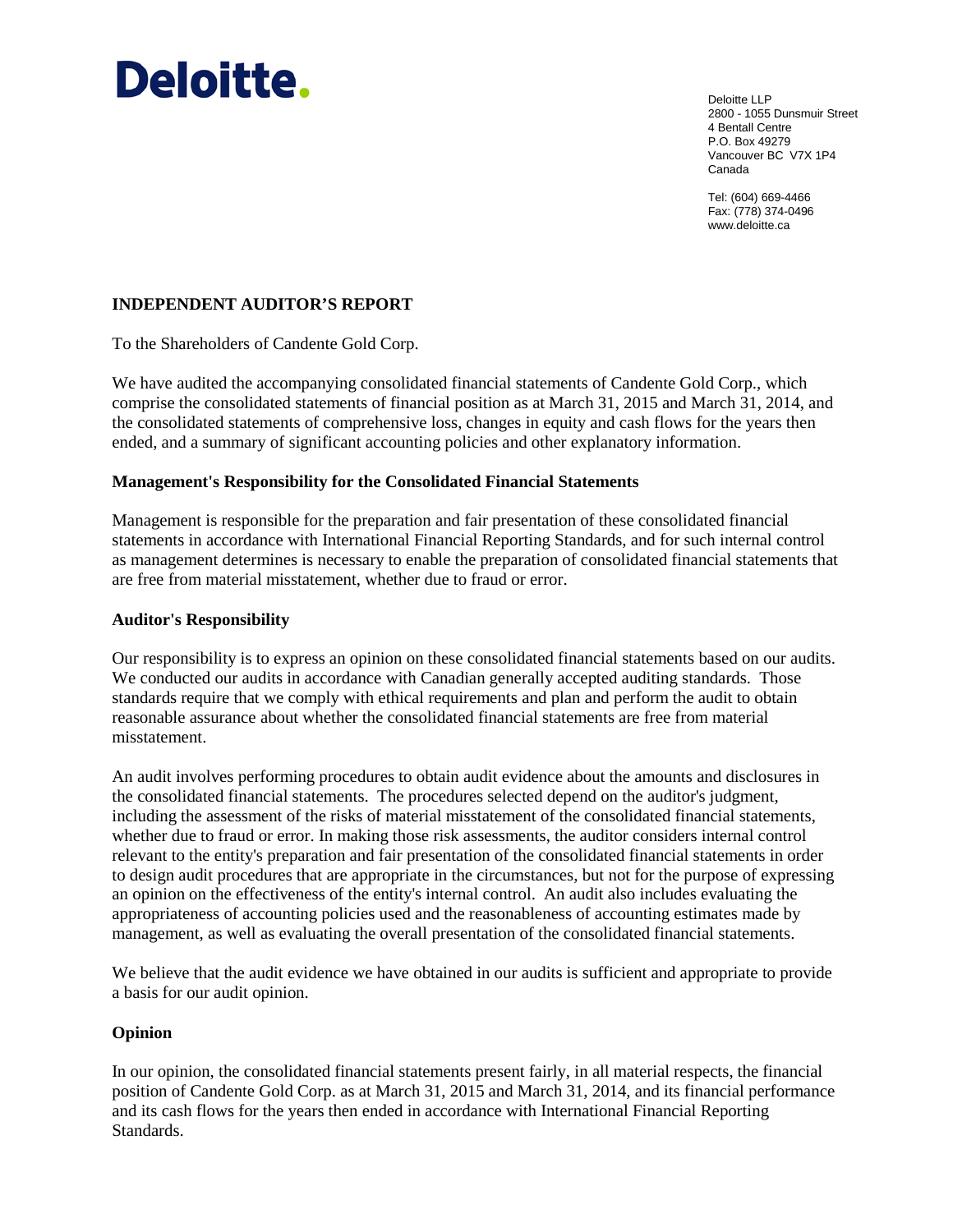### **Emphasis of Matter**

Without qualifying our opinion, we draw attention to Note 1 in the consolidated financial statements which indicates that the Company had a net loss of \$1.2 million for the year ended March 31, 2015 and current liabilities exceed current assets by \$0.8 million as at March 31, 2015. These conditions, along with other matters as set forth in Note 1, indicate the existence of a material uncertainty that may cast significant doubt about the Company's ability to continue as a going concern.

Deloitte LUP

Chartered Accountants June 26, 2015 Vancouver, Canada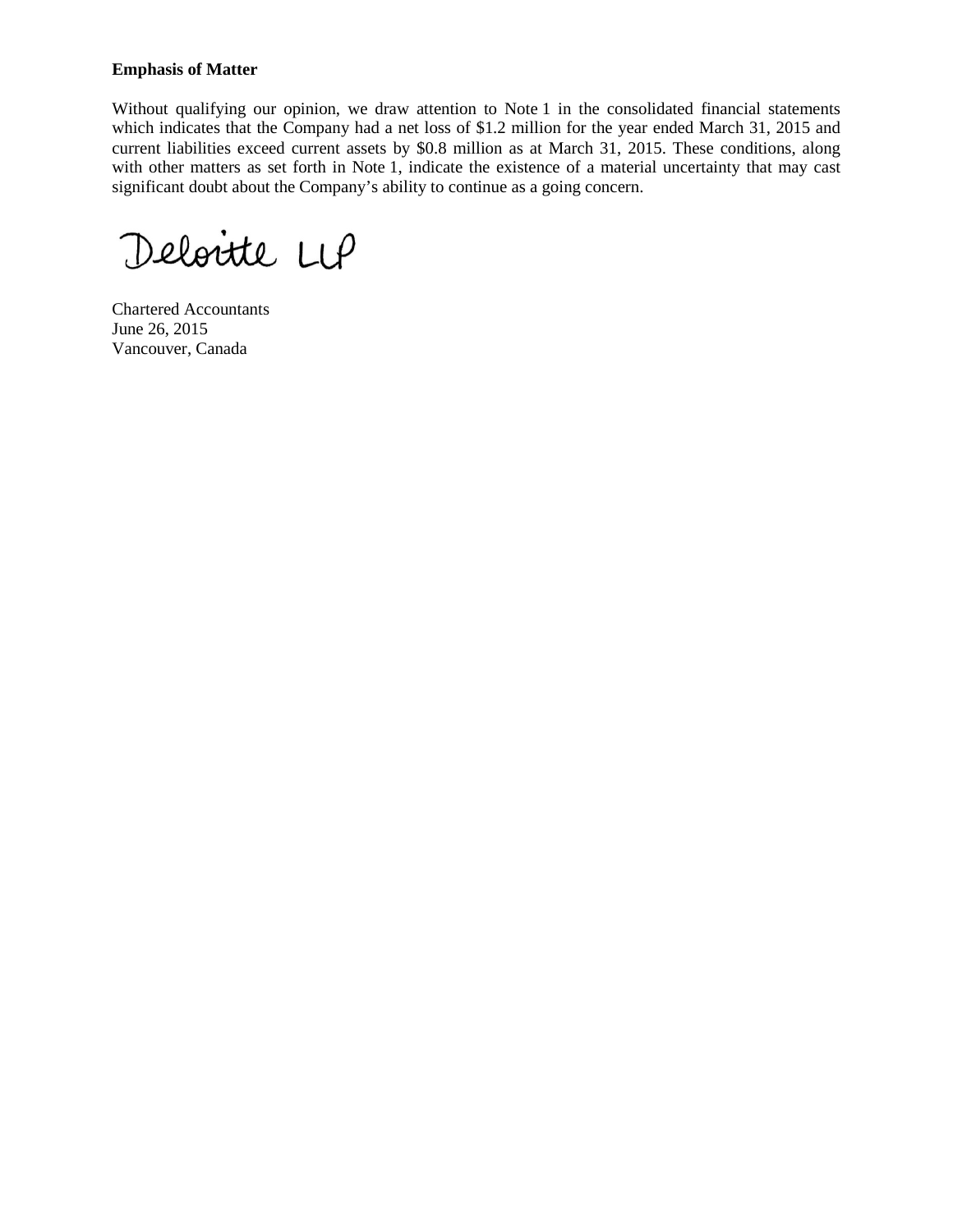# **Consolidated statements of financial position**

**As at March 31, 2015 and March 31, 2014**

(Expressed in United States dollars unless otherwise noted)

|                                        | <b>Notes</b> | March 31,<br>2015 | March 31,<br>2014 |
|----------------------------------------|--------------|-------------------|-------------------|
| <b>Assets</b>                          |              |                   |                   |
| <b>Current assets</b>                  |              |                   |                   |
| Cash and cash equivalents              |              | \$<br>194,760     | \$<br>329,617     |
| Trade and other receivables            |              | 42,696            | 87,981            |
| Prepaid expenses and deposits          |              | 28,775            | 38,193            |
| <b>Total current assets</b>            |              | 266,231           | 455,791           |
|                                        |              |                   |                   |
| Non-current assets                     |              |                   |                   |
| Unproven mineral right interests       | 4            | 9,554,088         | 9,688,757         |
| Equipment                              | 5            | 35,378            | 51,093            |
| <b>Total non-current assets</b>        |              | 9,589,466         | 9,739,850         |
| <b>Total assets</b>                    |              | \$<br>9,855,697   | \$<br>10,195,641  |
|                                        |              |                   |                   |
| <b>Liabilities</b>                     |              |                   |                   |
| <b>Current liabilities</b>             |              |                   |                   |
| Trade payables and accrued liabilities | 7            | \$<br>1,049,785   | \$<br>789,189     |
| <b>Total current liabilities</b>       |              | 1,049,785         | 789,189           |
|                                        |              |                   |                   |
| Share capital                          | 6            | 23,804,489        | 23,356,166        |
| Reserves                               | 6            | 5,580,359         | 5,387,926         |
| Deficit                                |              | (20,578,936)      | (19, 337, 640)    |
| <b>Total equity</b>                    |              | 8,805,912         | 9,406,452         |
| <b>Total liabilities and equity</b>    |              | \$<br>9,855,697   | \$<br>10,195,641  |

**General information and going concern (Note 1)**

The accompanying notes are an integral part of these consolidated financial statements.

Approval on behalf of the Board of Directors

*(Signed) Andres Milla (Signed) Larry Kornze* **Andres Milla Larry Kornze Director Director**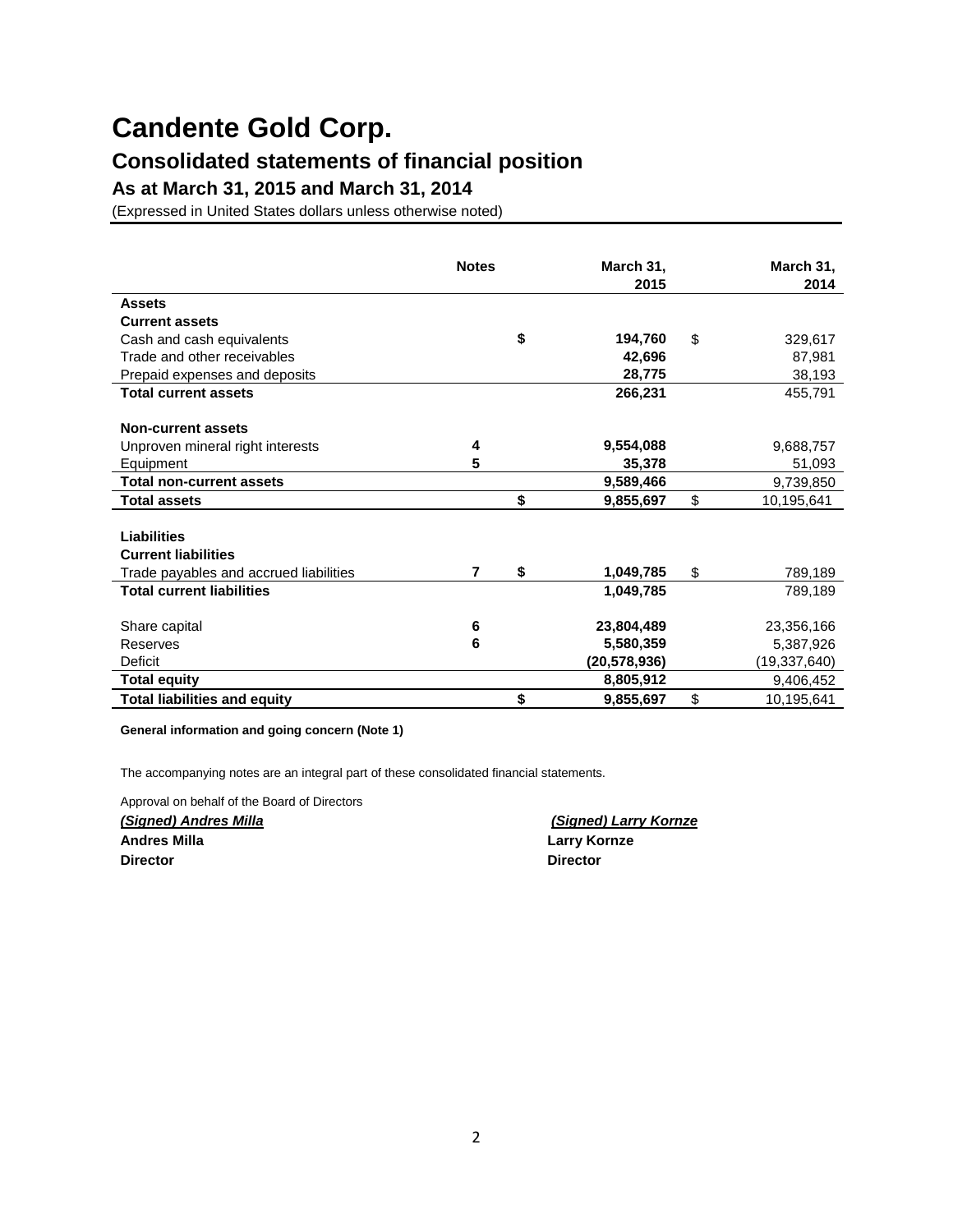# **Consolidated statements of comprehensive loss**

**For the years ended March 31, 2015 and March 31, 2014**

(Expressed in United States dollars unless otherwise noted)

|                                                                                        |              | <b>Year Ended</b> |                |    | Year Ended     |
|----------------------------------------------------------------------------------------|--------------|-------------------|----------------|----|----------------|
|                                                                                        | <b>Notes</b> |                   | March 31, 2015 |    | March 31, 2014 |
| <b>Expenses</b>                                                                        |              |                   |                |    |                |
| <b>Exploration expenses</b><br>General and administrative                              | 8            | \$                | 617,613        |    | 761,445        |
| expenses                                                                               | 8            |                   | 464,730        |    | 753,461        |
|                                                                                        |              |                   | 1,082,343      |    | 1,514,906      |
| Other (income) expenses<br>Impairment of unproven mineral                              |              |                   |                |    |                |
| right interests - Peru                                                                 | 4            |                   | 167,000        |    | 3,284,641      |
| (Gain) loss on foreign exchange                                                        |              |                   | (7,984)        |    | 25,824         |
| Interest and other income                                                              |              |                   | (63)           |    | (12, 718)      |
| Net loss                                                                               |              |                   | 1,241,296      |    | 4,812,653      |
| Other comprehensive loss<br>Items that may be reclassified<br>subsequently to net loss |              |                   |                |    |                |
| Cumulative translation adjustment                                                      |              |                   | (103, 307)     |    | 17,130         |
| <b>Total comprehensive loss</b>                                                        |              |                   | 1,137,989      |    | 4,829,783      |
| Loss per share attributable to shareholders                                            |              |                   |                |    |                |
| <b>Basic and diluted</b>                                                               |              | \$                | (0.02)         | \$ | (0.07)         |
| Weighted average number of common<br>shares outstanding: basic and diluted             |              |                   | 79,853,739     |    | 65,391,138     |

The accompanying notes are an integral part of these consolidated financial statements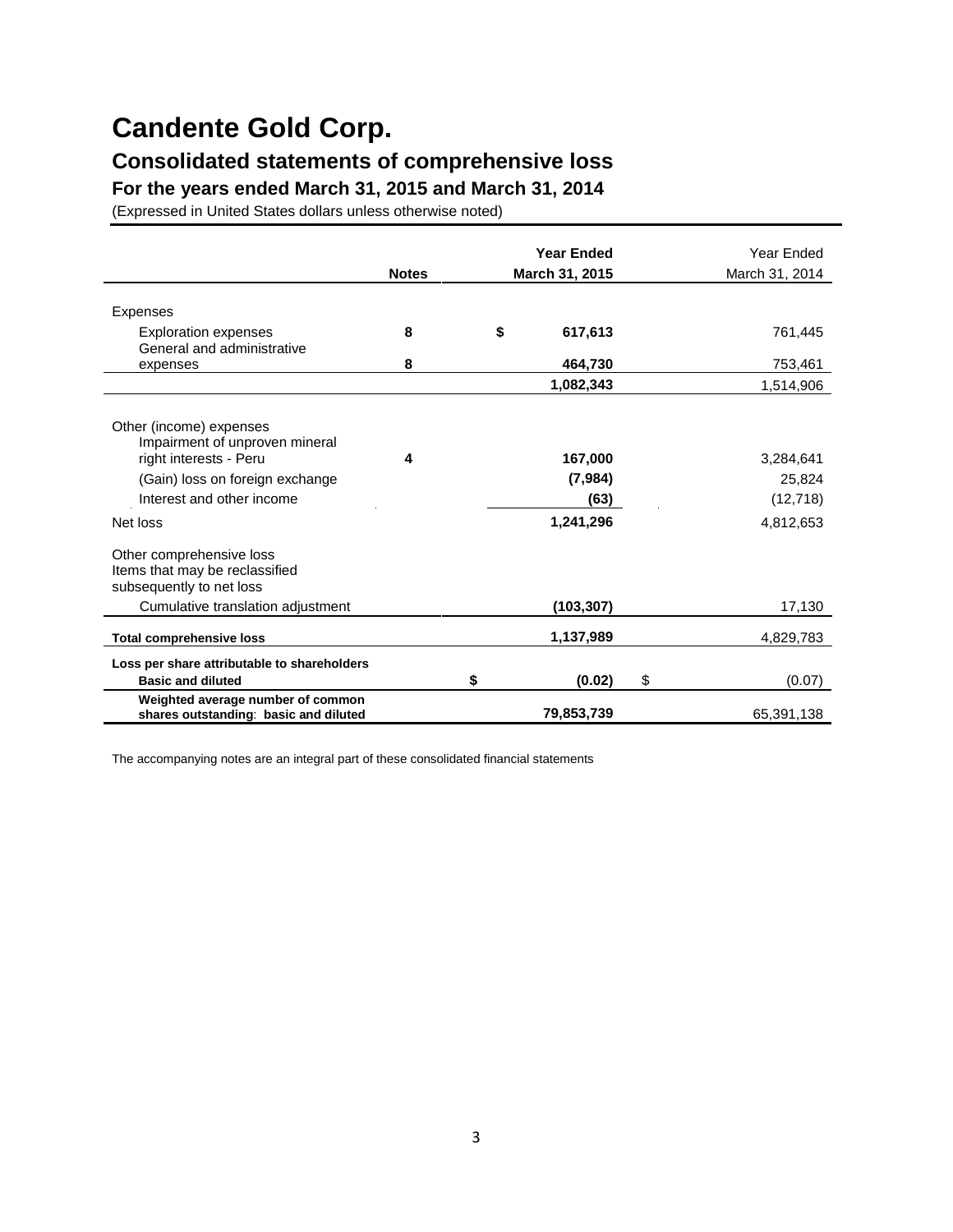# **Consolidated statements of changes in equity**

**For the years ended March 31, 2015 and March 31, 2014**

(Expressed in United States dollars unless otherwise noted)

|                                        | Share capital                    |                         |                                                                   | <b>Reserves</b>  |                                |                          |                  |               |
|----------------------------------------|----------------------------------|-------------------------|-------------------------------------------------------------------|------------------|--------------------------------|--------------------------|------------------|---------------|
|                                        | <b>Total</b><br>common<br>shares | <b>Share</b><br>capital | <b>Equity settled</b><br>employee<br>compensation<br>and warrants | Other<br>reserve | Foreign<br>currency<br>reserve | <b>Total</b><br>reserves | <b>Deficit</b>   | <b>Total</b>  |
| <b>Balance</b> at<br>April 1, 2014     | 77,140,260                       | \$23,356,166            | \$5,613,864                                                       | \$52,046         | \$(277,984)                    | \$5,387,926              | \$(19, 337, 640) | \$9,406,452   |
| Private<br>placement, note<br>6(b)(ii) | 19,066,663                       | 448,323                 | 3,193                                                             |                  |                                | 3,193                    |                  | 451,516       |
| Share-based<br>payment                 |                                  |                         | 85,933                                                            |                  |                                | 85,933                   |                  | 85,933        |
| Net loss<br>Cumulative                 |                                  |                         |                                                                   |                  |                                |                          | (1,241,296)      | (1, 241, 296) |
| translation<br>adjustment              |                                  |                         |                                                                   |                  | 103,307                        | 103,307                  |                  | 103,307       |
| <b>Balance as at</b><br>March 31, 2015 | 96,206,923                       | 23,804,489              | \$5,702,990                                                       | \$52,046         | \$(174, 677)                   | \$5,580,359              | (20, 578, 936)   | \$8,805,912   |
|                                        | Share capital                    |                         |                                                                   | Reserves         |                                |                          |                  |               |
|                                        | Total<br>common<br>shares        | Share<br>capital        | Equity settled<br>employee<br>compensation and<br>warrants        | Other reserve    | Foreign<br>currency<br>reserve | Total<br>reserves        | Deficit          | Total         |
| <b>Balance at April</b><br>1,2013      | 62,219,760                       | \$22,711,269            | \$5,355,248                                                       | \$52,046         | \$(260, 854)                   | \$5,146,440              | \$(14,524,987)   | \$13,332,722  |
| Private<br>placement, note<br>6(b)(i)  | 14,920,500                       | 644,897                 | 25,327                                                            |                  |                                | 25,327                   |                  | 670,224       |
| Share-based<br>payment                 |                                  |                         | 233,289                                                           |                  |                                | 233,289                  |                  | 233,289       |
| Net loss<br>Cumulative                 |                                  |                         |                                                                   |                  |                                |                          | (4,812,653)      | (4,812,653)   |
| translation<br>adjustment              |                                  |                         |                                                                   |                  | (17, 130)                      | (17, 130)                |                  | (17, 130)     |
| Balance as at<br>March 31, 2014        | 77,140,260                       | \$23,356,166            | \$5,613,864                                                       | \$52,046         | \$(277,984)                    | \$5,387,926              | \$(19,337,640)   | \$9,406,452   |

The accompanying notes are an integral part of these consolidated financial statements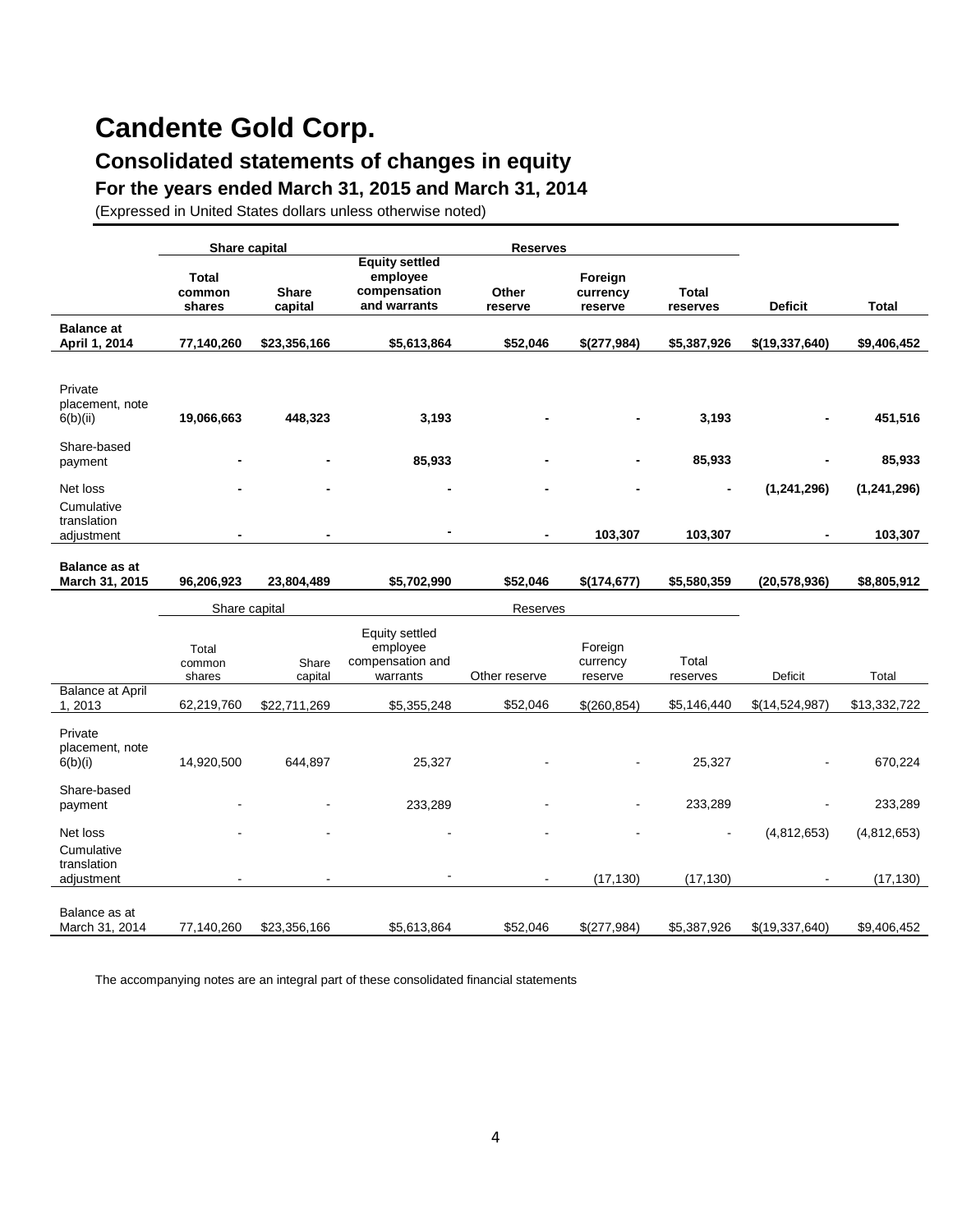## **Consolidated statements of cash flows**

**For the years ended March 31, 2015 and March 31, 2014**

(Expressed in United States dollars unless otherwise noted)

|                                                        | <b>Notes</b> | Year ended<br>March 31, 2015 |    | Year ended<br>March 31, 2014 |
|--------------------------------------------------------|--------------|------------------------------|----|------------------------------|
| Net loss                                               | \$           | (1,241,296)                  | S  | (4,812,653)                  |
| Items not affecting cash:                              |              |                              |    |                              |
| Depreciation                                           | 8            | 15.715                       |    | 11,904                       |
| Share-based payment                                    | 6            | 85,933                       |    | 233,289                      |
| Impairment of unproven mineral right interest          | 4            | 167,000                      |    | 3,284,641                    |
|                                                        |              | (7,984)                      |    |                              |
| Loss (gain) on foreign exchange                        |              |                              |    | 25,824                       |
| Changes in non-cash working capital:                   |              |                              |    |                              |
| Trade and other receivables                            |              | 45,285                       |    | 175,904                      |
| Prepaid expenses and deposits                          |              | 9,418                        |    | 15,255                       |
| Trade payables and accrued liabilities                 |              | 369,662                      |    | 228,042                      |
| Cash flows used in operating activities                |              | (556, 267)                   |    | (837, 794)                   |
| Investing                                              |              |                              |    |                              |
| Addition to unproven mineral right interests           | 4            | (72, 199)                    |    | (183, 645)                   |
| Recovery of acquisition costs                          | 4            | 39,868                       |    | 76,429                       |
| Net cash used in investing activities                  |              | (32, 331)                    |    | (107, 216)                   |
| <b>Financing</b>                                       |              |                              |    |                              |
| Proceeds from issue of common shares for cash on       |              |                              |    |                              |
| financing, net of share issue costs of $$5,532$        | 6            | 451,516                      |    | 670.224                      |
| Net cash provided by financing activities              |              | 451,516                      |    | 670,224                      |
| Effect of exchange rate changes on cash and cash       |              |                              |    |                              |
| equivalents                                            |              | 2,225                        |    | (42, 954)                    |
| Net decrease in cash and cash equivalents              |              | (134, 857)                   |    | (317, 740)                   |
| Cash and cash equivalents at the beginning of the year |              | 329,617                      |    | 647,357                      |
| Cash and cash equivalents at the end of the year       | \$           | 194,760                      | \$ | 329,617                      |

The accompanying notes are an integral part of these consolidated financial statements.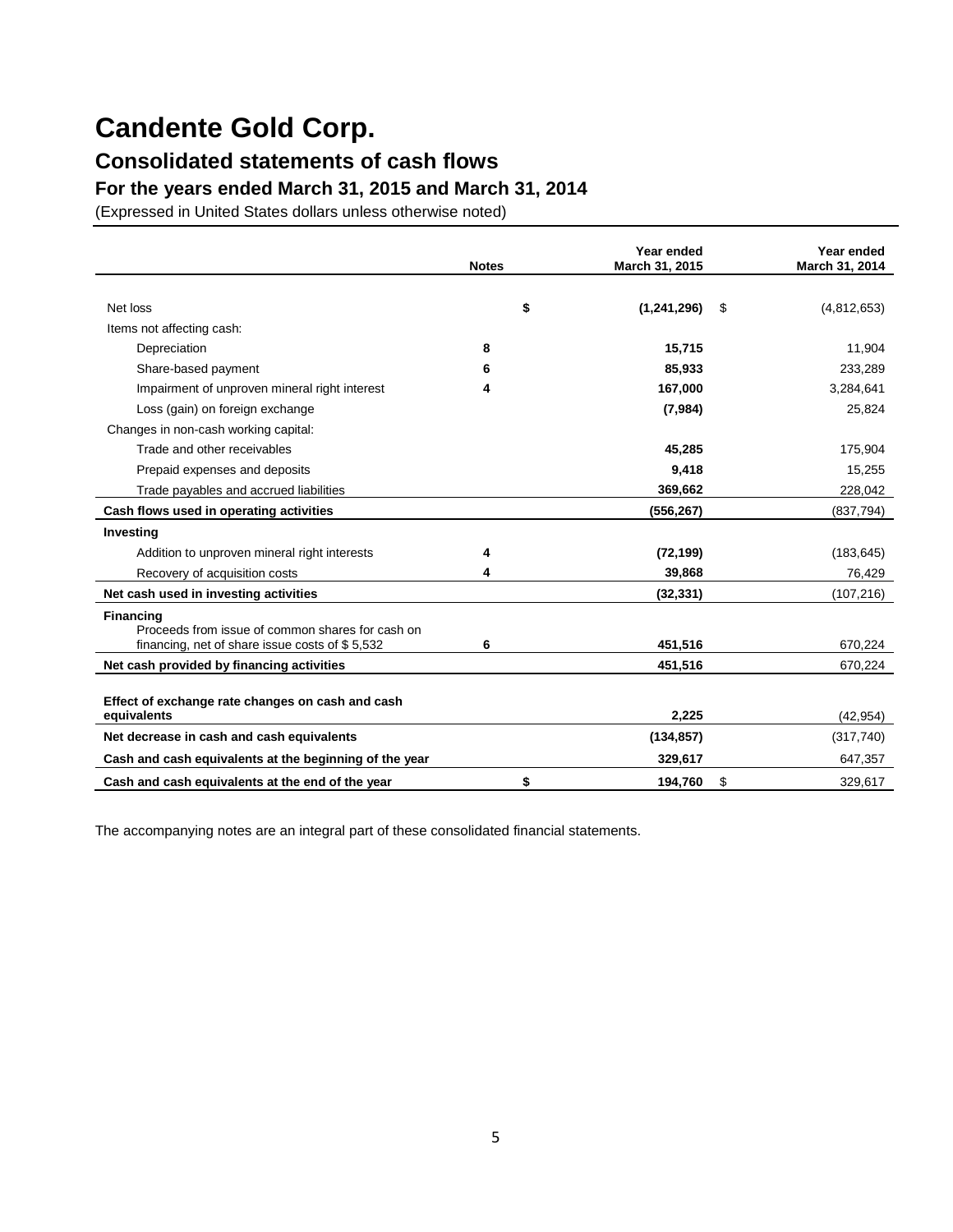**For the years ended March 31, 2015 and March 31, 2014**

(Expressed in United States dollars unless otherwise noted)

### **1. General information and going concern**

Candente Gold Corp. and its subsidiaries (the "Company" or "Candente Gold") are engaged in the exploration of mineral property interests in Mexico and Peru. The Company was incorporated on April 24, 2009 under the Business Corporation Act of British Columbia. The principal subsidiaries of the Company as at March 31, 2015 are as follows:

| <b>Subsidiary</b>                     | <b>Interest</b> | <b>Functional Currency</b> |
|---------------------------------------|-----------------|----------------------------|
| Candente Mexico Resource Corp.        | 100%            | <b>CDN Dollars</b>         |
| El Oro (BC) Exploration Inc.          | 100%            | <b>CDN Dollars</b>         |
| Candente Gold Peru S.A.C.             | 100%            | <b>US Dollars</b>          |
| Minera CCM, S.A. de C.V. ("CCM")      | 100%            | <b>US Dollars</b>          |
| Minera CCM El Oro Jales S.A. de C.V.  | 100%            | <b>US Dollars</b>          |
| Candente Mexico Servicios S.A. de C.V | 100%            | <b>US Dollars</b>          |

Candente Gold's common shares are currently listed on the Toronto Stock Exchange ("TSX") under the trading symbol "CDG". However, on June 24, 2015, the Company was conditionally approved for a listing on the TSX Venture Exchange. The Company's listing on the TSX-V will be coordinated with the delisting from the TSX such that there should be no interruption of trading of the Company's common shares. The Company's share options and warrants are not listed.

These consolidated financial statements were authorized for issue by the Board of Directors on June 26, 2015**.**

At the date of these consolidated financial statements, the Company has not yet determined whether any of its mineral right interests contain economically recoverable mineral reserves. Accordingly, the value of mineral right interests represents cumulative acquisition costs incurred to date and does not necessarily reflect present or future values. The recovery of these costs is dependent upon the discovery of economically recoverable mineral reserves and the ability of Candente Gold to obtain the necessary financing to complete their exploration and development and to resolve any environmental, regulatory, or other constraints.

Uncertainty also exists with respect to the recoverability of the carrying value of certain mineral right interests. The ability of the Company to realize on its investment in resource properties is contingent upon resolution of the uncertainties and confirmation of the Company's title to the mineral right interests.

These consolidated financial statements have been prepared on the basis of accounting principles applicable to a going concern, which assume that the Company will continue operations for the foreseeable future and will be able to realize its assets and discharge its liabilities in the normal course of operations as they come due. For the years ended March 31, 2015 and March 31, 2014, the Company incurred losses of approximately \$1.2 million and \$4.8 million respectively, current liabilities exceed current assets by \$0.8 million at March 31, 2015 and as at March 31, 2015, the Company had cumulative losses since inception of \$20.6 million. The Company does not generate cash flows from operations and accordingly, Candente Gold will need to raise additional funds through the issuance of securities, resource secured debt or joint venture projects. Although, Candente Gold has been successful in raising funds in the past there can be no assurance Candente Gold will be able to raise sufficient funds in the future, in which case the Company may be unable to meet its obligations as they come due in the normal course of business. In addition, the Company is subject to sovereign risk, including political and economic instability, changes in existing government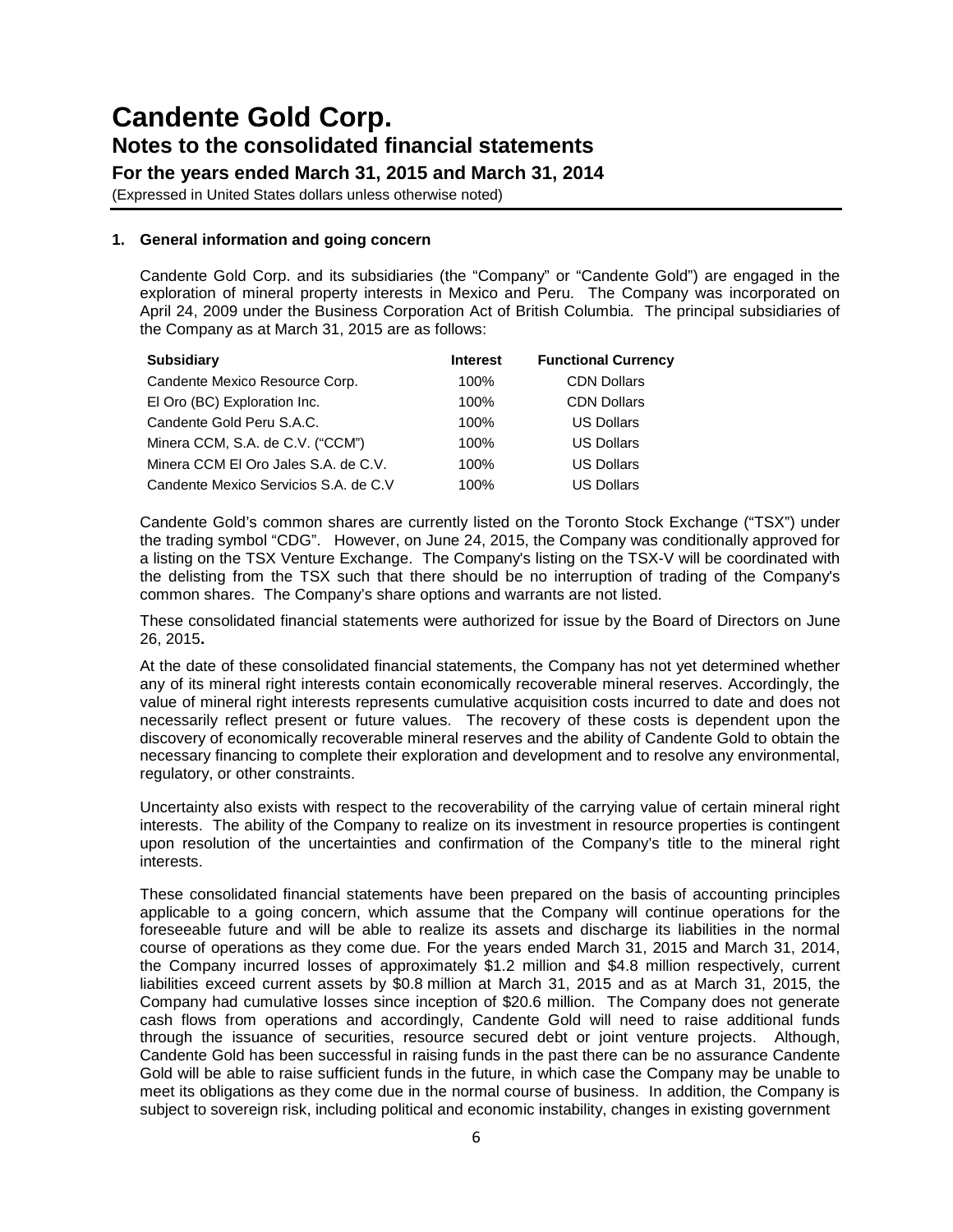## **For the years ended March 31, 2015 and March 31, 2014**

(Expressed in United States dollars unless otherwise noted)

### **1. General information and going concern (continued)**

regulations relating to mining, as well as currency fluctuations and local inflation. These factors may cast significant doubt regarding the Company's ability to continue as a going concern. Should the Company be unable to realize its assets and discharge its liabilities in the normal course of business, the net realizable value of its assets may be materially less than the amounts on the statement of financial position.

### **2. Statement of compliance and basis of presentation**

These consolidated financial statements have been prepared using International Financial Reporting Standards ("IFRS") in effect as of March 31, 2015.

These consolidated financial statements have been prepared on historical cost basis, except for certain financial instruments, which are measured at fair value, as explained in the accounting policies set out in Note 3.

### **3. Significant accounting policies**

### **a. Critical accounting estimates and judgments**

The Company makes estimates and assumptions concerning the future that will, by definition, seldom equal actual results. The following are the estimates and judgments applied by management that most significantly affect the Company's consolidated financial statements. These estimates and judgments have significant risk of causing a material adjustment to the carrying amounts of assets and liabilities within the next financial year.

- (a) Critical accounting estimates
- i. Valuation of share-based payments and warrants

When options and warrants are issued, the Company calculates their estimated fair value using a Black-Scholes valuation model, which may not reflect the actual fair value on exercise. The Company uses its historical stock prices to determine volatility and historical exercise terms to determine expected lives to arrive at the inputs that are used in the valuation model to calculate the fair value of the option or warrant.

- (b) Critical accounting judgments
- i. Going concern

Management assesses the Company's ability to continue as a going concern in relation to its ability to raise funds.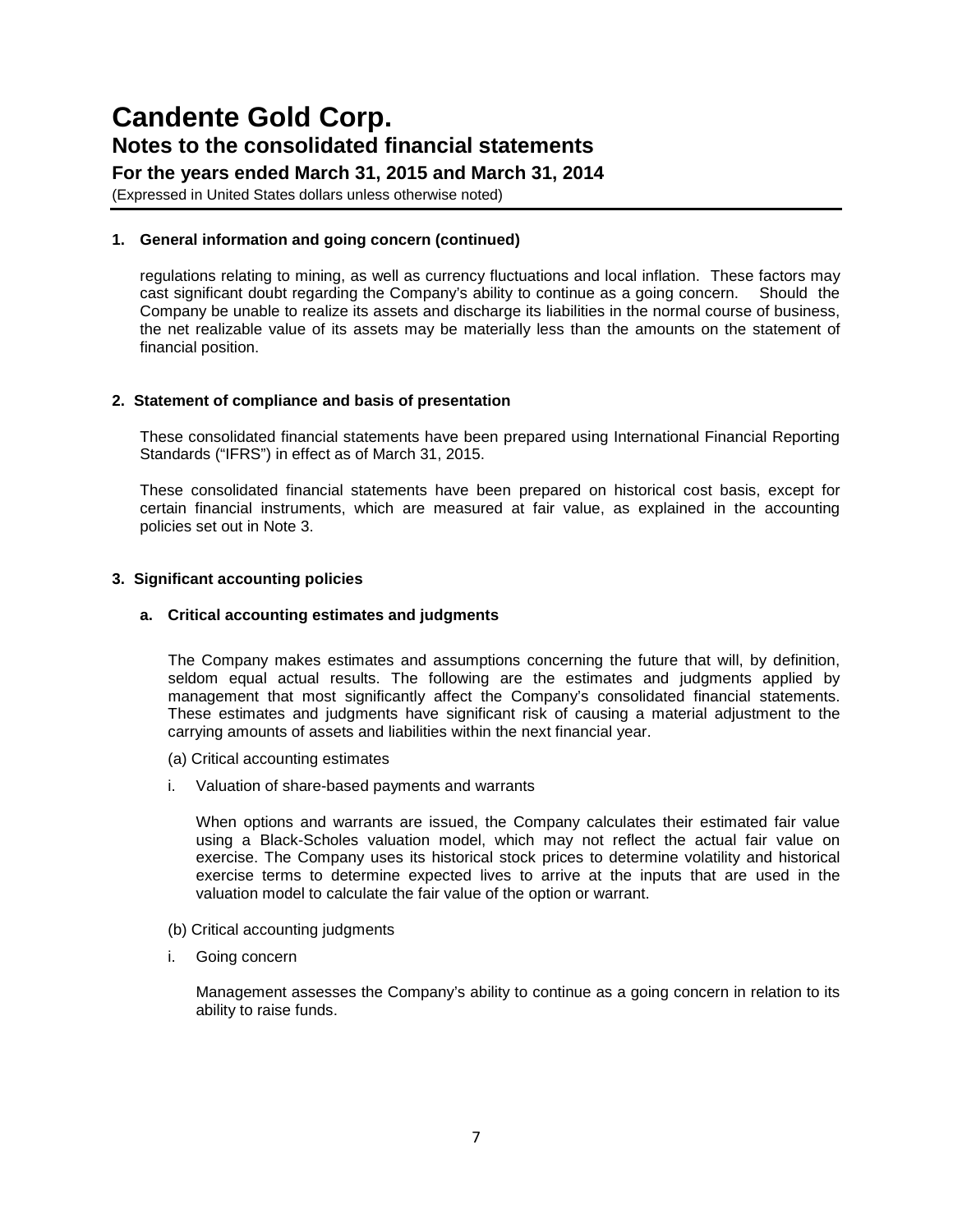**For the years ended March 31, 2015 and March 31, 2014**

(Expressed in United States dollars unless otherwise noted)

## **3. Significant accounting policies (continued)**

### **a. Critical accounting estimates and judgments (continued)**

- (b) Critical accounting judgments (continued)
- ii. Unproven mineral rights interests and impairment

Unproven mineral rights interests, include the cost of acquiring licenses. The technical feasibility and commercial viability of extracting a mineral resource is considered to be determinable when proven reserves are determined to exist, the rights of tenure are current and it is considered probable that the costs will be recouped through successful development and exploitation of the area or alternatively by sale of the property. Management is required to exercise significant judgment in determining the timing of the determination of the technical and economic feasibility of the mineral resource. The Company considers both external and internal sources of information in assessing whether there are any indicators that unproven mineral right interests are impaired. Management has determined an impairment charge during the year of \$167,000 pertaining to acquisition costs associated with Peruvian mineral claims which were abandoned during the year. Based on the Company having no intention of abandoning the properties, the Company's assessment of its market capitalization and the Company's assessment of the fair value based on in-situ mineral content and other fair value less costs to sell measures, management has determined that there are no additional impairment charges at March 31, 2015.

### iii. Functional currency

The functional currency of the Company and its subsidiaries is the currency of the primary economic environment in which the entity operates. Determination of functional currency may involve certain judgments to determine the primary economic environment in which the entity operates and the Company reconsiders its functional currency and that of its subsidiaries if there is a change in events and conditions which determined the primary economic environment.

### **b. Basis of consolidation**

The consolidated financial statements include the financial statements of Candente Gold and its subsidiaries.

An investor controls an investee when it is exposed, or has rights, to variable returns from its involvement with the investee and has the ability to affect those returns through its power over the investee. Thus, an investor controls an investee if and only if the investor has all the following: power over the investee, exposure, or rights, to variable returns from its involvement with the investee and the ability to use its power over the investee to affect the amount of the investor's returns.

Inter-company transactions, balances and income and expenses on transactions between the Company and its subsidiaries are eliminated.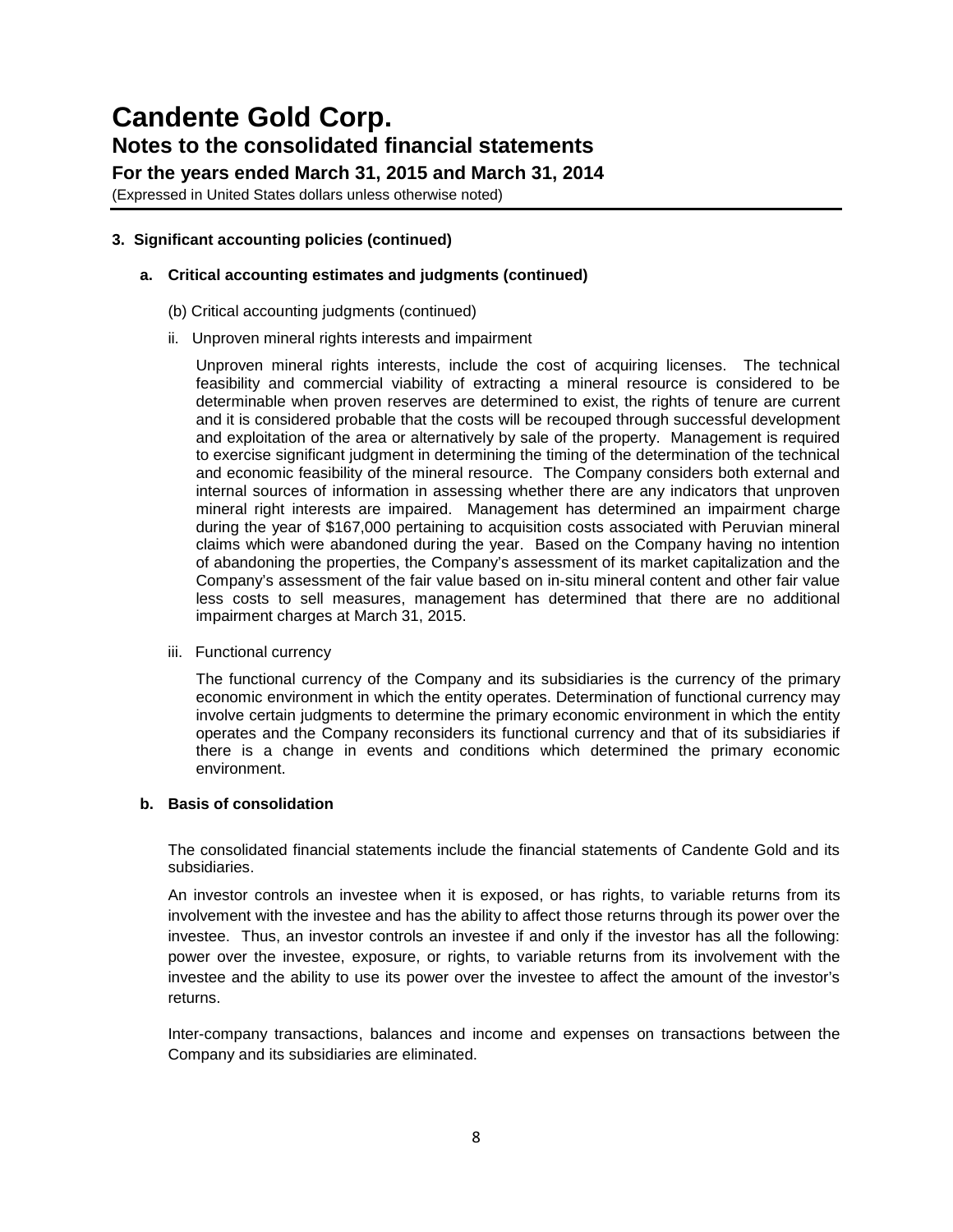**For the years ended March 31, 2015 and March 31, 2014**

(Expressed in United States dollars unless otherwise noted)

## **3. Significant accounting policies (continued)**

### **c. Foreign currency translation**

The functional currency of the Company and its subsidiaries is the currency of the primary economic environment in which the entity operates, which has been determined to be the U.S. or CDN dollar. Transactions in foreign currencies are translated to the functional currency of the entity at the exchange rate in existence at the date of the transaction. Monetary assets and liabilities denominated in foreign currencies at the statement of financial position date are retranslated at the period end date exchange rates. Non-monetary items are measured using historical cost in a foreign currency are translated using the exchange rate at the date of the transaction. Non- monetary items that are measured at fair value in a foreign currency are translated using the exchange rates at the date when the fair value was determined.

The presentation currency of the Company is the U.S. dollar. The accounts are translated from their functional currency into U.S. dollars on consolidation. Items in the statement of comprehensive loss are translated using weighted average exchange rates that reasonably approximate the exchange rate at the transaction date. Items in the statement of financial position are translated at the exchange rate at the financial position date. Exchange differences on the translation of the net assets of the entities are recognized in a separate component of equity.

### **d. Unproven mineral right interests**

The Company capitalizes all costs, net of any recoveries, of acquiring an unproven mineral right interest, until the rights to which they relate are placed into production, at which time these deferred costs will be amortized over the estimated useful life of the rights upon commissioning the property, or written-off if the rights are disposed of, impaired or abandoned. Exploration costs prior to the discovery of commercially viable reserves and resources are expensed as incurred.

Management reviews the carrying amounts of mineral rights annually or when there are indicators of impairment and will recognize impairment based upon current exploration results and upon assessment of the probability of profitable exploitation of the rights. An indication of impairment includes but is not limited to expiration of the right to explore, substantive expenditure in the specific area is neither budgeted nor planned, or if the entity has decided to discontinue exploration activity in a specific area. Management's assessment of the mineral right's fair value is also based upon a review of other mineral right transactions that have occurred in the same geographic area as that of the rights under review.

Costs include the cash consideration and the fair value of shares issued on the acquisition of mineral rights. Rights acquired under option or joint venture agreements, whereby payments are made at the sole discretion of the Company, are recorded in the accounts when the payments are made. Proceeds from property option payments received by the Company are netted against the costs of the related mineral rights, with any excess being included in operations.

Expenses incurred by the Company in Peru, including exploration expenses, are subject to Peruvian Value Added Tax ("VAT"). Given that the Company is in the exploration stage and has no sources of revenue, the VAT is not currently refundable to the Company, but can be used in the future to offset amounts due to the Peruvian taxation authorities by the Company resulting from VAT charged to clients on future sales. The VAT has been included as part of unproven mineral right interests.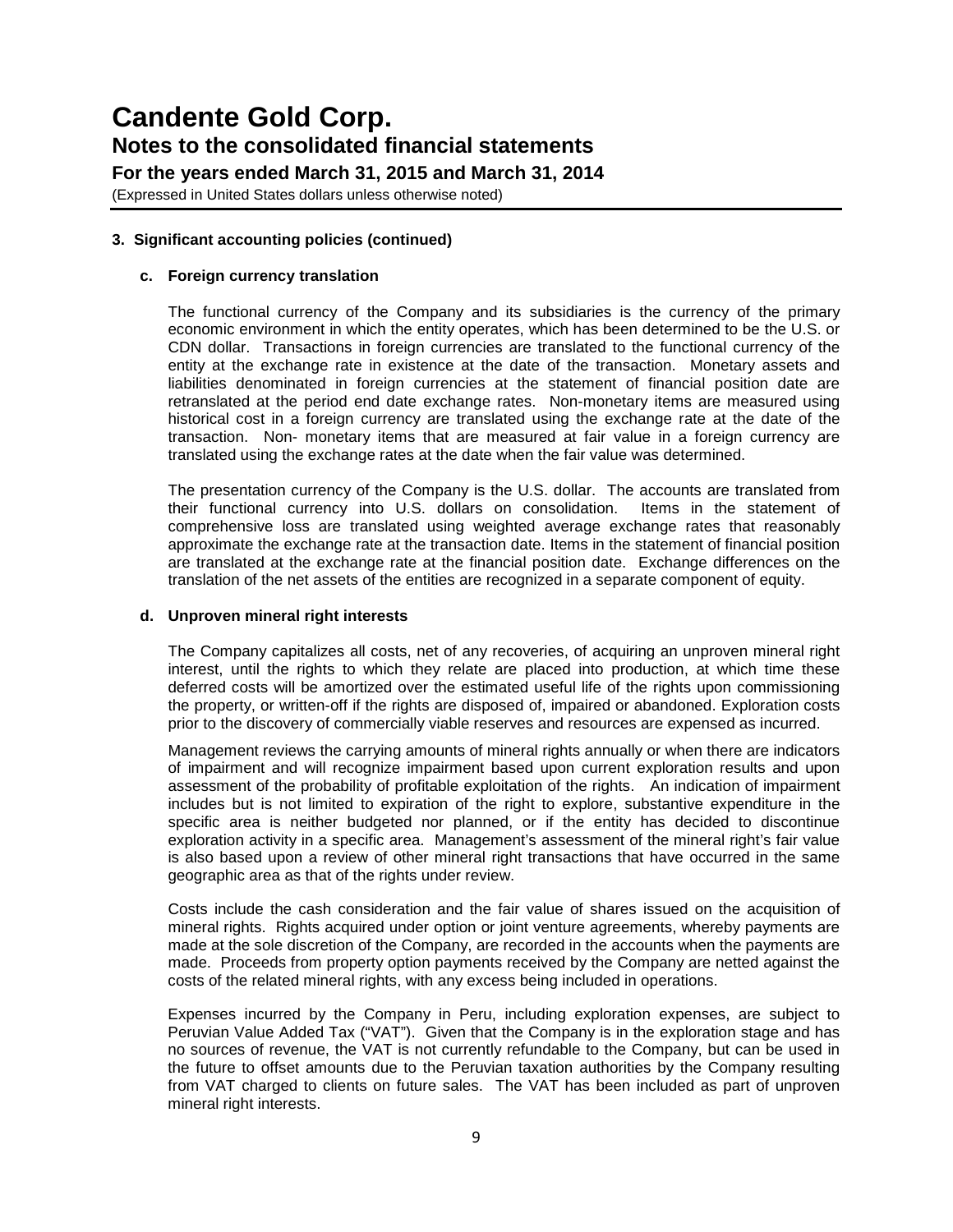(Expressed in United States dollars unless otherwise noted)

### **3. Significant accounting policies (continued)**

### **e. Equipment**

Equipment is stated at cost less accumulated depreciation and accumulated impairment losses, if any. The cost of an item of equipment consists of the purchase price, any costs directly attributable to bringing the asset to the location and condition necessary for its intended use and an initial estimate of the costs of dismantling and removing the item and restoring the site on which it is located.

Equipment items are depreciated over their estimated useful lives on a straight line basis over their estimated useful lives, at the following rates: 3 to 10 years for equipment and 4 years for vehicles and field equipment. Leasehold improvements are recorded at cost net of recoveries and amortized on a straight-line basis over the term of lease agreements.

An item of equipment is derecognized upon disposal, when held for sale or when no future economic benefits are expected to arise from the continued use of the asset. Any gain or loss arising on disposal of the asset, determined as the difference between the net disposal proceeds and the carrying amount of the asset, is recognized in the consolidated statement of comprehensive loss.

The Company conducts an annual assessment of the residual balances, useful lives and depreciation methods being used for equipment and any changes arising from the assessment are applied by the Company prospectively.

### **f. Financial instruments**

### *Financial assets*

All financial assets are initially recorded at fair value and designated upon inception into one of the following four categories: held to maturity, available for sale, loans and receivables or fair value through profit or loss ("FVTPL"). Financial assets classified as FVTPL include cash and cash equivalents and are measured at fair value with unrealized gains and losses recognized through profit or loss.

Financial assets classified as loans and receivables include trade and other and are measured at amortized cost using the effective interest method less any allowance for impairment.

Financial assets classified as available for sale are measured at fair value with unrealized gains and losses recognized in other comprehensive income (loss) except for when there is a significant or prolonged decline in the fair value of that investment below its cost, at which time the impairment is recognized in profit or loss. Reversals of impairment with respect to available for sale equity instruments are not recognized in profit or loss.

Transaction costs associated with FVTPL financial assets are expensed as incurred, while transaction costs associated with all other financial assets are included in the initial carrying amount of the asset.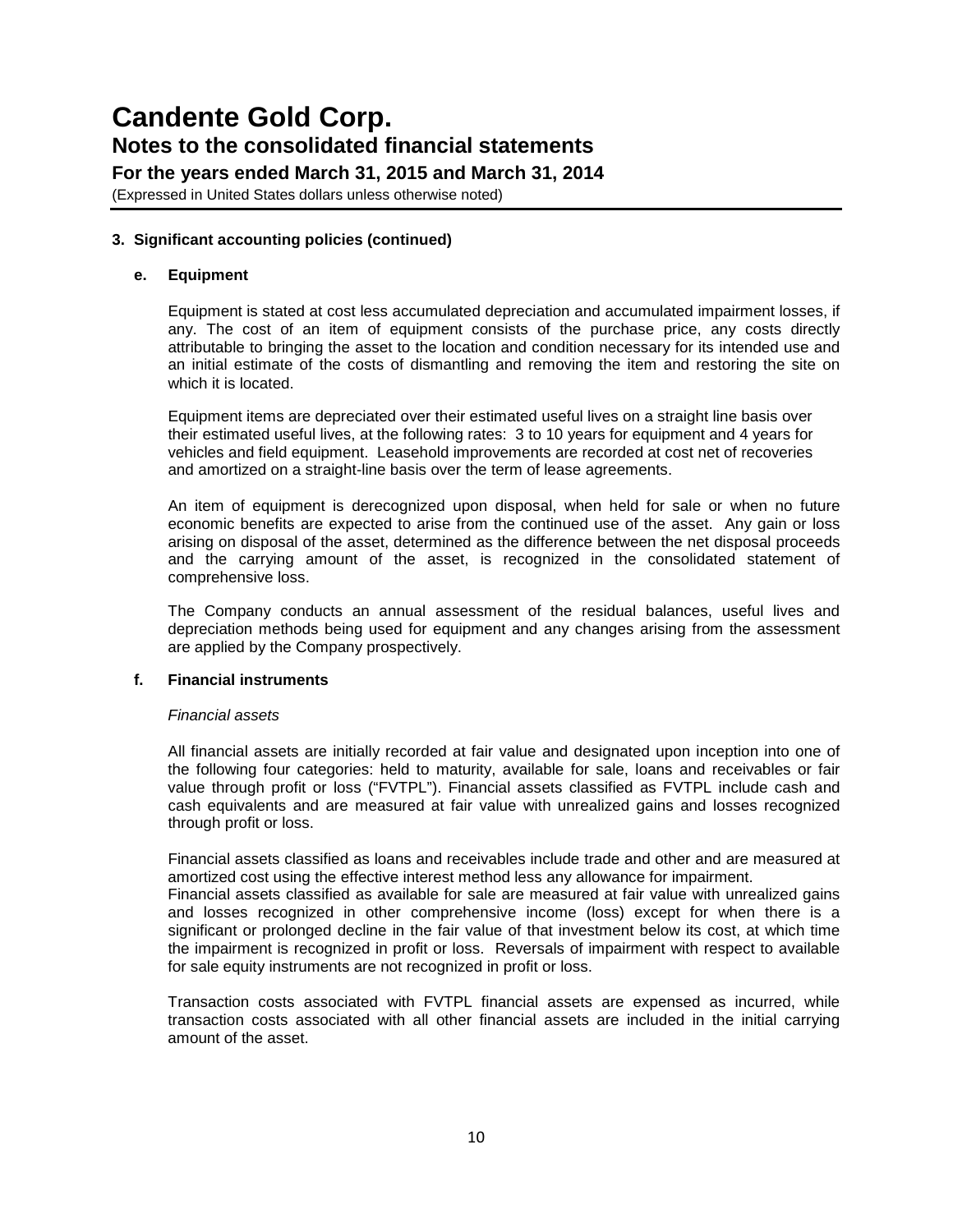**For the years ended March 31, 2015 and March 31, 2014**

(Expressed in United States dollars unless otherwise noted)

## **3. Significant accounting policies (continued)**

## **f. Financial instruments (continued)**

### *Financial liabilities*

All financial liabilities are initially recorded at fair value and designated upon inception as FVTPL or other financial liabilities.

Financial liabilities classified as other financial liabilities include trade payables and accrued liabilities are initially recognized at fair value less directly attributable transaction costs. After initial recognition, other financial liabilities are subsequently measured at amortized cost using the effective interest method.

Financial liabilities classified as FVTPL include financial liabilities held for trading and financial liabilities designated upon initial recognition as FVTPL. Derivatives, including separated embedded derivatives, are also classified as FVTPL unless they are designated as effective hedging instruments. Transaction costs on financial liabilities classified as FVTPL are expensed as incurred.

At the end of each reporting period subsequent to initial recognition, financial liabilities at FVTPL are measured at fair value, with changes in fair value recognized directly in profit or loss in the period in which they arise.

### **g. Income taxes**

### *Current taxation*

Current tax is the expected tax payable on the taxable income for the year, using tax rates substantively enacted at the reporting date, and any adjustment to tax payable in respect of previous years. Income tax expense is recognized in profit or loss except to the extent that it relates to items recognized directly in equity, in which case it is recognized in equity.

### *Deferred taxation*

Deferred tax is recognized using the liability method, providing for temporary differences between the carrying amounts of assets and liabilities for financial reporting purposes and the amounts used for taxation purposes.

Deferred tax is measured at the tax rates that are expected to be applied to temporary differences when they reverse, based on the laws that have been substantively enacted by the reporting date. Deferred tax assets and liabilities are offset if there is a legally enforceable right to offset current tax liabilities and assets, and they relate to income taxes levied by the same tax authority on the same taxable entity, or on different tax entities, but they intend to settle current tax liabilities and assets on a net basis or their tax assets and liabilities will be realized simultaneously.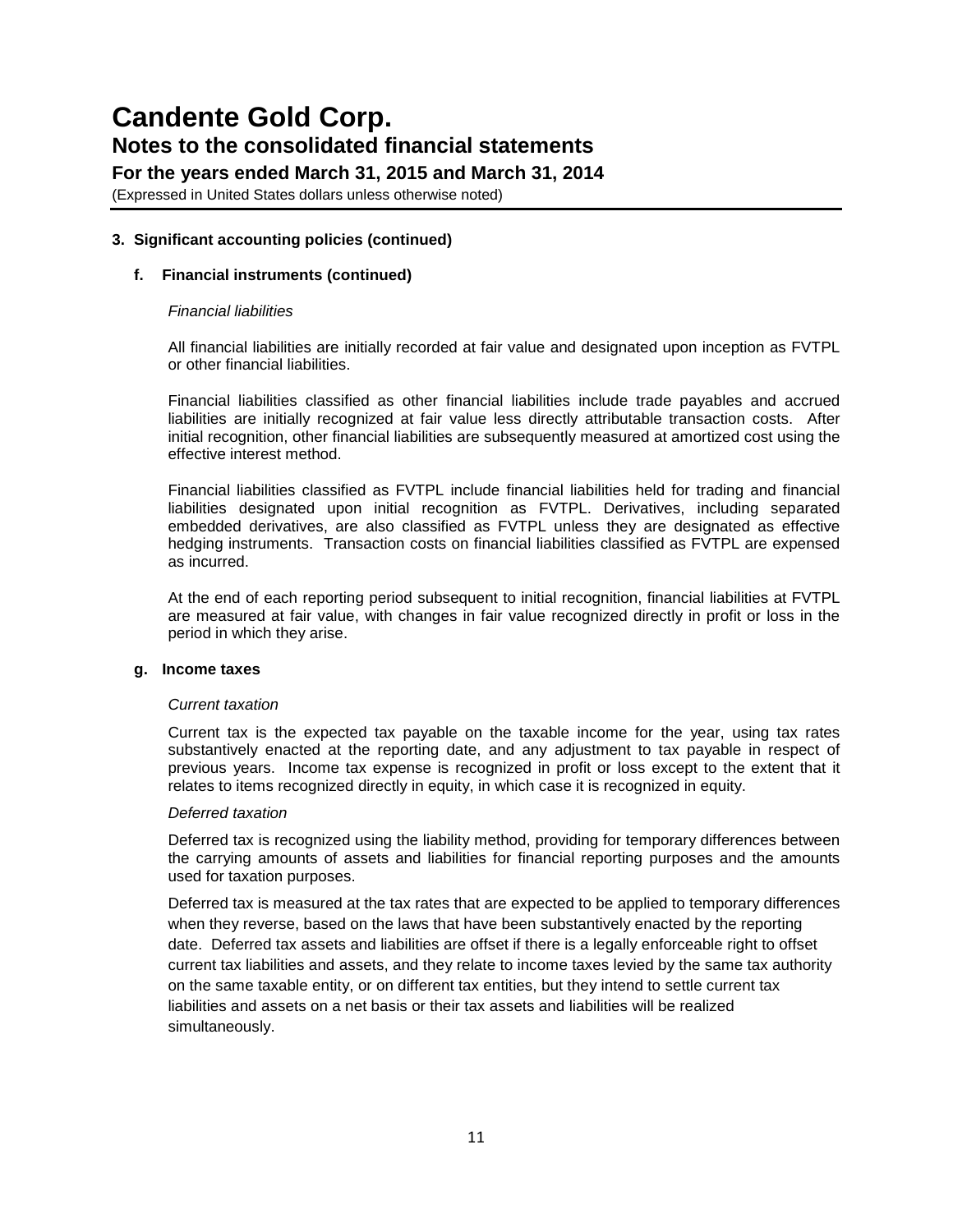**For the years ended March 31, 2015 and March 31, 2014**

(Expressed in United States dollars unless otherwise noted)

## **3. Significant accounting policies (continued)**

### **g. Income taxes (continued)**

A deferred tax asset is recognized to the extent that it is probable that future taxable profits will be available against which the temporary difference can be utilized. Deferred tax assets are reviewed at each reporting date and are reduced to the extent that it is no longer probable that the related tax benefit will be realized. Additional income taxes that arise from the distribution of dividends are recognized at the same time that the liability to pay the related dividend is recognized. Deferred income tax is provided on temporary differences arising on investments in subsidiaries and associates, except where, the timing of the reversal of the temporary difference is controlled by the Company and it is probable that the temporary difference will not reverse in the foreseeable future.

### **h. Share-based payment**

Employees (including directors and senior executives) of the Company may receive a portion of their remuneration in the form of share-based payment transactions, whereby employees render services as consideration for equity instruments ("equity-settled transactions").

In situations where equity instruments are issued for goods or services, the share-based payment is measured at the fair value of the goods and services received. Where the consideration cannot be specifically identified, they are measured at the fair value of the share-based payment.

The costs of equity-settled transactions with employees are measured by reference to the fair value at the date on which they are granted.

The costs of equity-settled transactions are recognized, together with a corresponding increase in equity, over the period in which the performance and/or service conditions are fulfilled, ending on the date on which the relevant employees become fully entitled to the award ("the vesting date"). The cumulative expense is recognized for equity-settled transactions at each reporting date until the vesting date reflects the Company's best estimate of the number of equity instruments that will ultimately vest.

No expense is recognized for awards that do not ultimately vest, except for awards where vesting is conditional upon a market condition, which are treated as vesting irrespective of whether or not the market condition is satisfied provided that all other performance and/or service conditions are satisfied.

Where the terms of an equity-settled award are modified, the minimum expense recognized is the expense as if the terms had not been modified. An additional expense is recognized for any modification that increases the total fair value of the share-based payment arrangement, or is otherwise beneficial to the employee as measured at the date of modification. The dilutive effect of outstanding options is reflected in the computation of diluted earnings per share.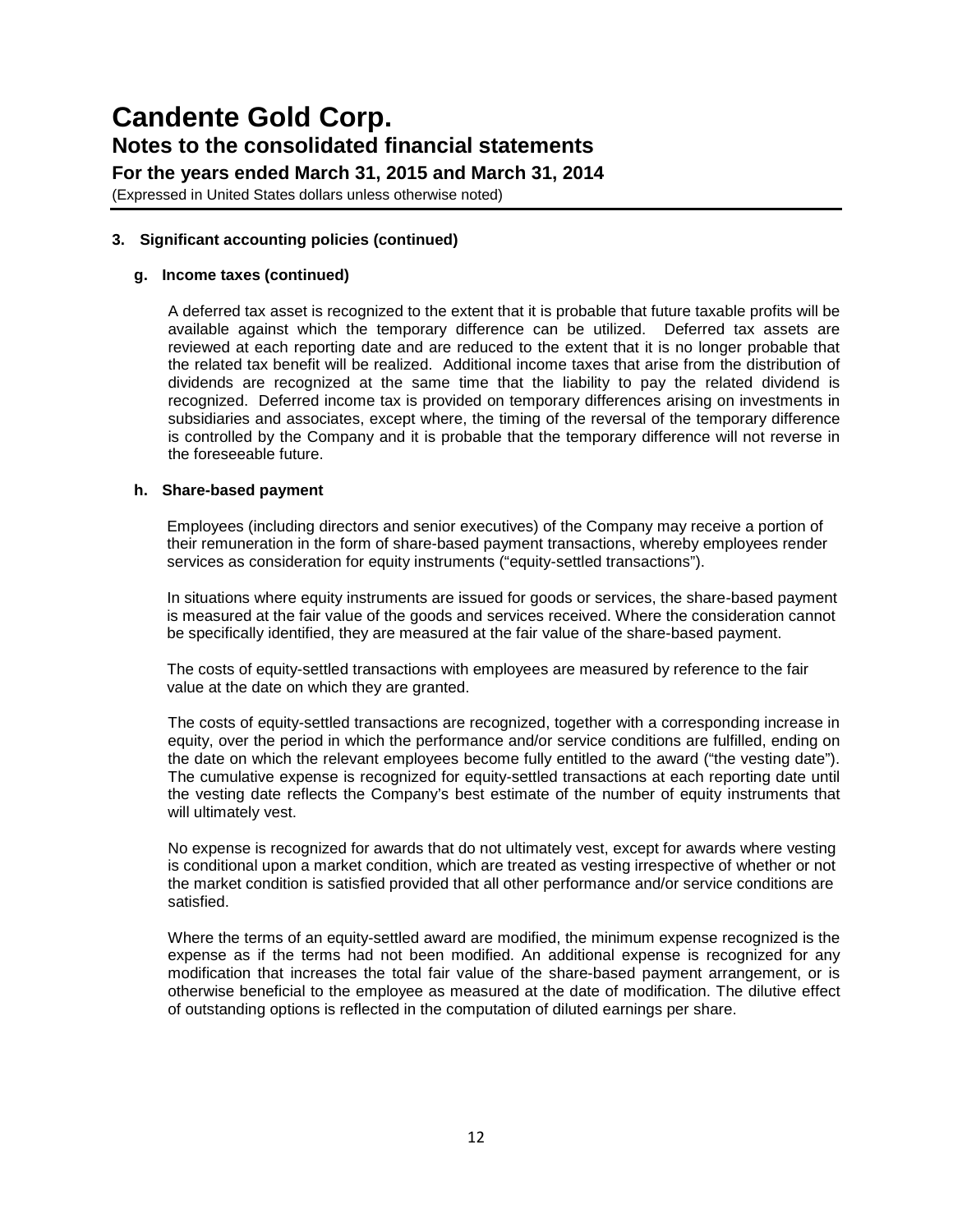(Expressed in United States dollars unless otherwise noted)

### **3. Significant accounting policies (continued)**

### **i. Provisions**

Provisions are recognized when the Company has a present obligation (legal or constructive) that has arisen as a result of a past event and it is probable that a future outflow of resources will be required to settle the obligation, provided that a reliable estimate can be made of the amount of the obligation.

Provisions are measured at the present value of the expenditures expected to be required to settle the obligation using a pre-tax rate that reflects current market assessments of the time value of money and the risk specific to the obligation. Any increase in a provision due solely to passage of time is recognized as interest expense.

#### **j. Impairment**

#### *Impairment of financial assets*

The Company assesses at each date of the statement of financial position whether any indicators exist that the Company's financial assets are impaired.

#### *Assets measured at amortized cost*

If there is objective evidence that an impairment loss on assets carried at amortized cost has been incurred, the amount of the loss is measured as the difference between the asset's carrying amount and the present value of estimated future cash flows discounted at the financial asset's original effective interest rate. The carrying amount of the asset is then reduced by the amount of the impairment. The amount of the loss is recognized in profit or loss.

If, in a subsequent period, the amount of the impairment loss decreases and the decrease can be related objectively to an event occurring after the impairment was recognized, the previously recognized impairment loss is reversed to the extent that the carrying value of the asset does not exceed what the amortized cost would have been had the impairment not been recognized. Any subsequent reversal of an impairment loss is recognized in profit or loss.

In relation to trade receivables, a provision for impairment is made and an impairment loss is recognized in profit and loss when there is objective evidence (such as the probability of insolvency or significant financial difficulties of the debtor) that the Company will not be able to collect all of the amounts due under the original terms of the invoice. The carrying amount of the receivable is reduced through use of an allowance account. Impaired debts are written off against the allowance account when they are assessed as uncollectible.

If an available for sale asset is impaired, an amount comprising the difference between its cost and its current fair value, less any impairment loss previously recognized in profit or loss, is transferred from equity to profit or loss. Reversals in respect of equity instruments classified as available for sale are not recognized in profit or loss.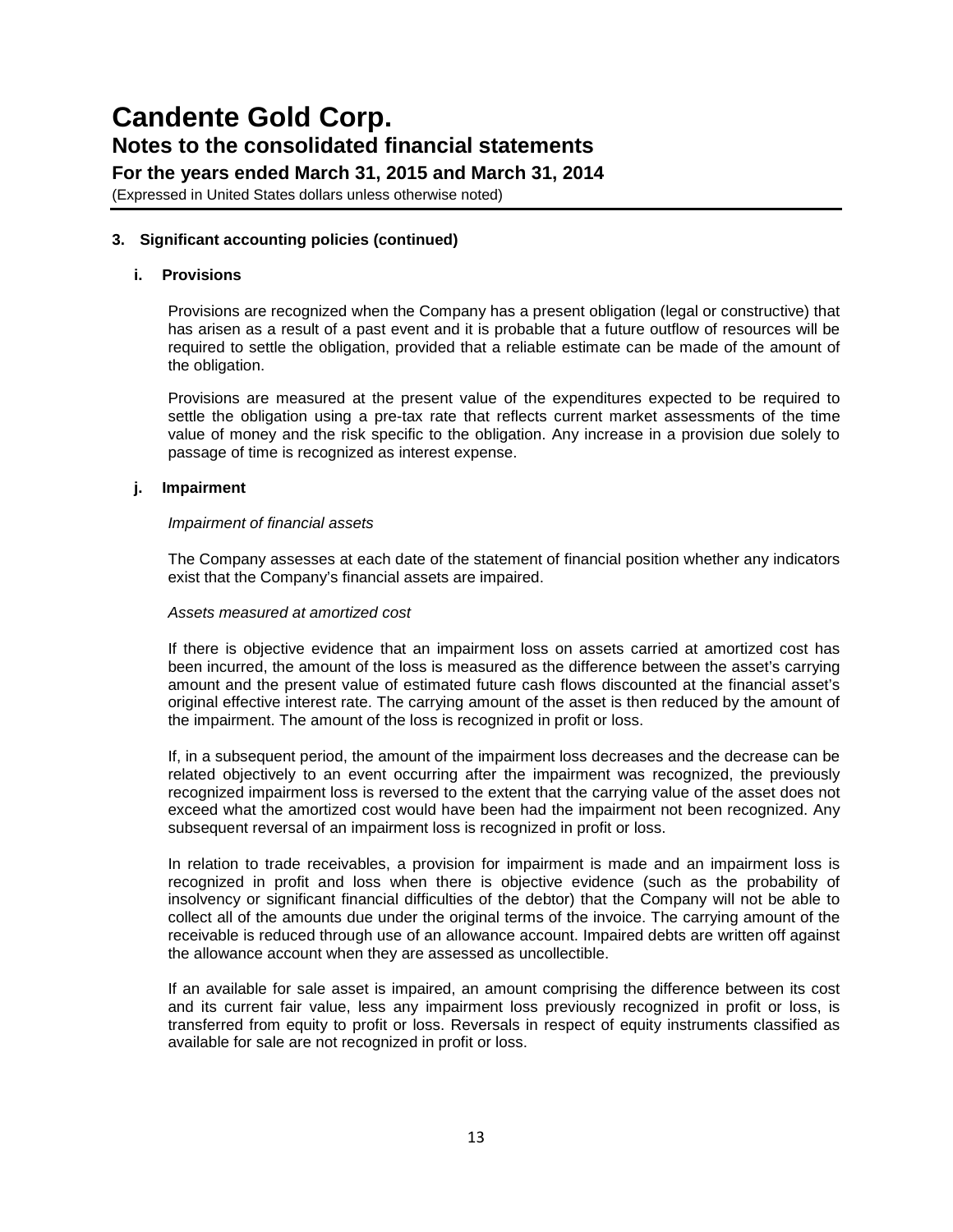(Expressed in United States dollars unless otherwise noted)

**3. Significant accounting policies (continued)**

## **j. Impairment (continued)**

### *Impairment of non-financial assets*

At each date of the statement of financial position, the Company reviews the carrying amounts of its tangible and intangible assets to determine whether there is an indication that those assets have suffered an impairment loss. If any such indication exists, the recoverable amount of the asset is estimated in order to determine the extent of the impairment loss (if any). Where it is not possible to estimate the recoverable amount of an individual asset, the Company estimates the recoverable amount of the cash-generating unit to which the assets belong. Recoverable amount is the higher of fair value less costs to sell and value in use. In assessing value in use, the estimated future cash flows are discounted to their present value using a pre-tax discount rate that reflects current market assessments of the time value of money and the risks specific to the asset.

If the recoverable amount of an asset (or cash-generating unit) is estimated to be less than its carrying amount, the carrying amount of the asset (or cash-generating unit) is reduced to its recoverable amount. An impairment loss is recognized immediately in the statement of loss and comprehensive loss, unless the relevant asset is carried at a revalued amount, in which case the impairment loss is treated as a revaluation decrease. Where an impairment loss subsequently reverses, the carrying amount of the asset (cash-generating unit) is increased to the revised estimate of its recoverable amount, but so that the increased carrying amount does not exceed the carrying amount that would have been determined had no impairment loss been recognized for the asset (or cash-generating unit) in prior years.

## **k. Cash and cash equivalents**

Cash and cash equivalents include cash and term deposits with an original maturity of three months or less. As at March 31, 2015 and 2014, the entire cash and cash equivalents balance consists of cash only.

### **l. Loss per share**

Basic earnings/(loss) per share is calculated as net profit/(loss) attributable to shareholders, divided by the weighted average number of ordinary shares.

Diluted earnings per share is calculated as net profit attributable to owners of the parent, adjusted for:

- The after tax effect of dividends and interest associated with dilutive potential ordinary shares that have been recognized as expenses
- Other non-discretionary changes in revenues or expenses during the period that would result from the dilution of potential ordinary shares divided by the weighted average number of ordinary shares and dilutive potential ordinary shares, adjusted for any bonus element.

The Company has incurred losses since its inception and, therefore, basic loss per share has been equal to diluted loss per share as these impacts would be anti-dilutive.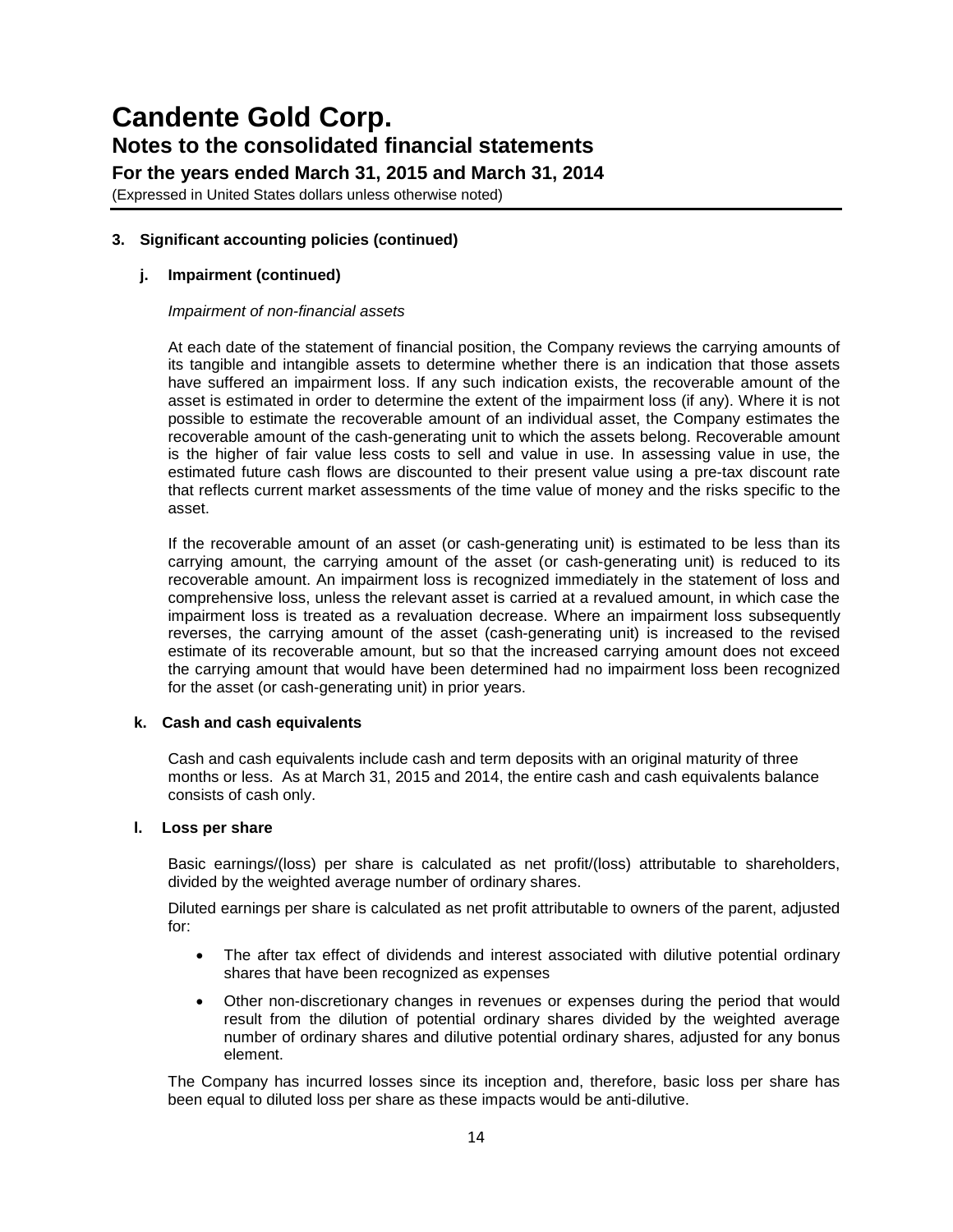**For the years ended March 31, 2015 and March 31, 2014**

(Expressed in United States dollars unless otherwise noted)

## **3. Significant accounting policies (continued)**

### **m. Application of new and revised accounting standards effective April 1, 2014**

The Company has evaluated the following new and revised IFRS standards and has determined there to be no material impact on the consolidated financial statements upon adoption:

- *1)* IAS 32 Financial Instruments: Presentation
- *2)* IAS 36 Impairment of Assets
- *3)* IFRIC 21 Levies

## **n. Future accounting standards**

Certain pronouncements were issued by the International Accounting Standards Board ("IASB") or the IFRS Interpretations Committee ("IFRIC") but not yet effective as at March 31, 2015. The Company intends to adopt these standards and interpretations when they become effective. The Company does not expect these standards to have an impact on its consolidated financial statements. Pronouncements that are not applicable to the Company have been excluded from those described below.

The following standards or amendments are effective for annual periods beginning on or after April 1, 2015.

- 1) IFRS 9 Financial Instruments
- 2) IFRS 15 Revenue from Contracts with Customers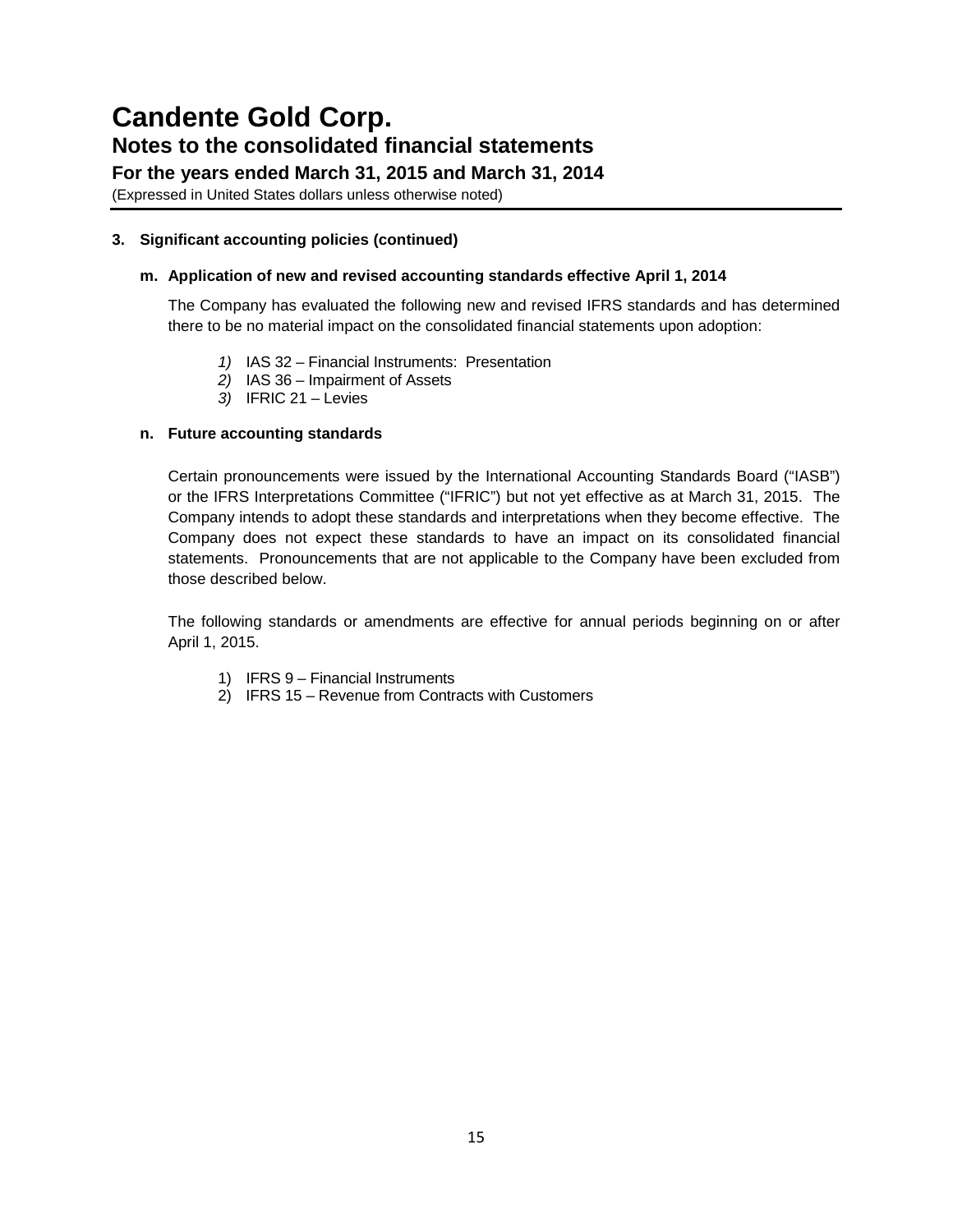(Expressed in United States dollars unless otherwise noted)

### **4. Unproven mineral right interests**

As of March 31, 2015 and March 31, 2014, the Company's capitalized unproven mineral right interest costs are as follows:

|                            | <b>Balance at</b><br>April 1, 2014 |    | <b>Acquisition</b><br>costs and<br>additions | Recovery of<br>acquisition<br>costs | Impairment of<br>unproven<br>mineral rights<br>interests | <b>Balance at</b><br>March 31, 2015 |
|----------------------------|------------------------------------|----|----------------------------------------------|-------------------------------------|----------------------------------------------------------|-------------------------------------|
| <b>Mexico Properties</b>   |                                    |    |                                              |                                     |                                                          |                                     |
| El Oro - Hardrock          | \$<br>8,009,752                    | \$ |                                              | \$                                  | \$                                                       | \$<br>8,009,752                     |
| El Oro mine tailings       | 46,840                             |    | 36,000                                       |                                     |                                                          | 82,840                              |
| <b>Peruvian Properties</b> | 1,557,000                          |    | 39,357                                       | (39, 868)                           | (167,000)                                                | 1,389,489                           |
| Value-added tax            | 75,165                             |    | (3, 158)                                     |                                     |                                                          | 72,007                              |
| <b>Closing balance</b>     | \$<br>9,688,757                    | \$ | 72,199                                       | \$<br>(39, 868)                     | \$<br>(167,000)                                          | \$<br>9,554,088                     |
|                            | <b>Balance</b> at<br>April 1, 2013 |    | Acquisition<br>costs and<br>additions        | Recovery of<br>acquisition<br>costs | Impairment of<br>unproven<br>mineral rights<br>interests | Balance at<br>March 31, 2014        |
| <b>Mexico Properties</b>   |                                    |    |                                              |                                     |                                                          |                                     |
| El Oro - Hardrock          | \$<br>8,053,562                    | \$ |                                              | \$<br>(43, 810)                     | \$                                                       | \$<br>8,009,752                     |
| El Oro mine tailings       |                                    |    | 46,840                                       |                                     |                                                          | 46,840                              |
| Peruvian properties        | 4,748,712                          |    | 136,805                                      | (43, 876)                           | (3,284,641)                                              | 1,557,000                           |
| Value-added tax            | 63,908                             |    | 11,257                                       |                                     |                                                          | 75,165                              |
| Closing balance            | \$<br>12,866,182                   | \$ | 194,902                                      | \$<br>(87, 686)                     | \$<br>(3,284,641)                                        | \$<br>9,688,757                     |

There may be material uncertainties associated with the Company's title and ownership of its unproven mineral right interests. Ordinarily the Company does not own the land upon which an interest is located, and title may be subject to unregistered prior agreements or transfers or other undetected defects.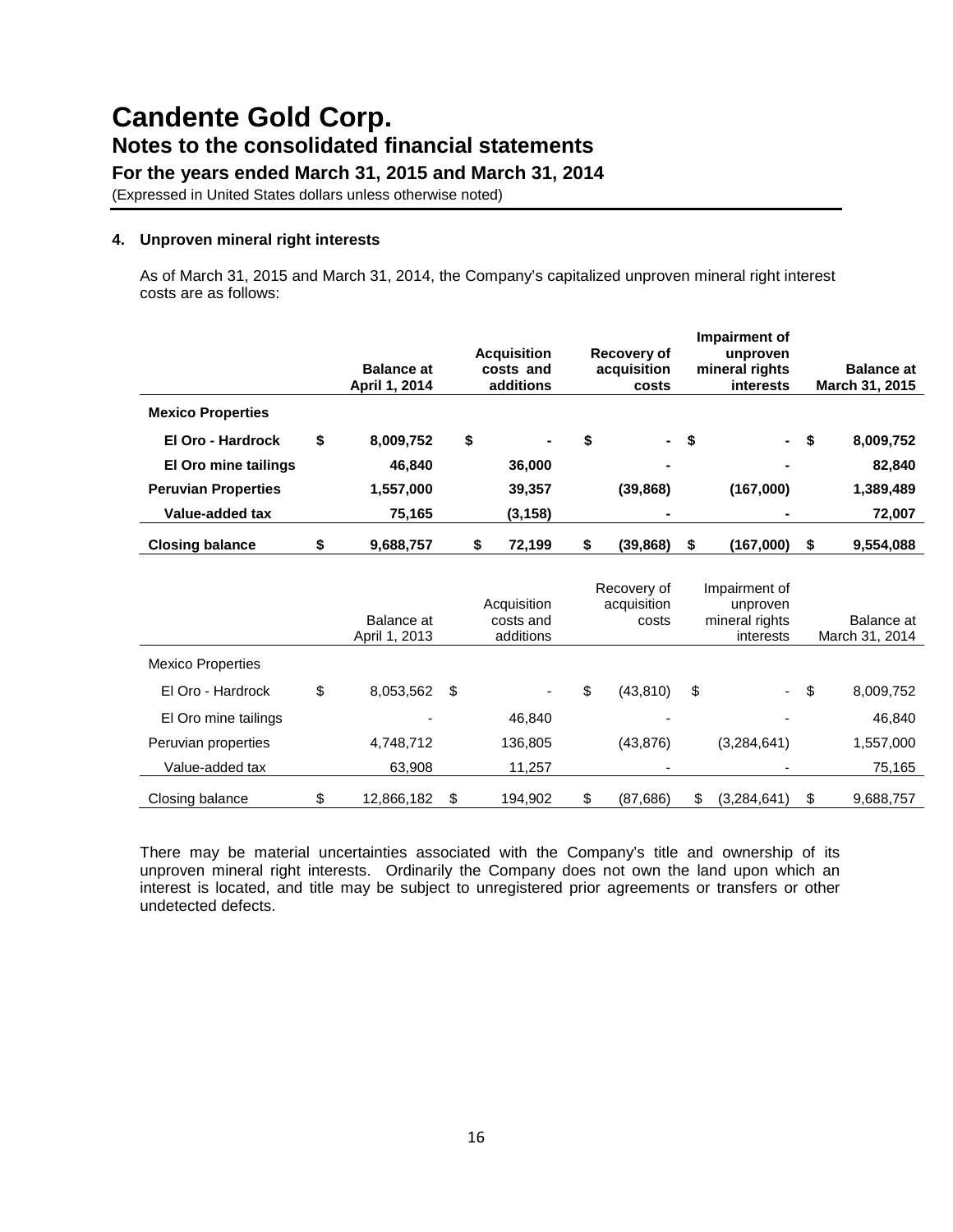(Expressed in United States dollars unless otherwise noted)

### **4. Unproven mineral right interests (continued)**

### **El Oro**

On May 5, 2006, CCM, Candente Copper Corp. and the Company entered into a letter agreement (the "2006 Agreement") with Goldcorp Mexico, S.A. de C.V. (now Goldcorp S.A. de C.V. ("Goldcorp Mexico") and Desarrollos Mineros San Luis, S.A. de C.V. ("Desarrollos"), subsidiaries of Goldcorp Inc., that provided CCM with an option (the "Option") to acquire up to a 70% undivided interest in El Oro, subject to a 40% back-in right, in 24 mining concessions comprising approximately 14,950 hectares located in the states of Mexico and Michoacan, Mexico. Certain exploration and mining concessions included in El Oro are subject to net smelter returns royalties. The Option is comprised of an initial option to acquire 50% of El Oro (the "First Option") and then a further 20% (the "Second Option") subject to the issuance of shares and the completion of certain levels of exploration expenditures on El Oro are required to exercise the Option.

In two separate letter agreements dated February 2, 2009 (the "February 2009 Agreement") and September 30, 2009 (the "September 2009 Agreement"), the parties agreed to certain amendments to the 2006 Agreement. The most significant change was the removal of Goldcorp Mexico's back in right on the historic mining area that covers all known gold and silver bearing veins. In accordance with the terms of the 2006 Agreement, as amended, each of Candente Copper and Company committed to issue to Goldcorp Mexico 125,000 common shares in their respective share capital on or before November 30, 2009 (completed), and agreed that in order to exercise the First Option the Company would:

- Commit to issue to Goldcorp Mexico 1,000,000 Candente Gold shares at various dates on or before November 30, 2011 (completed);
- Commit to cumulative exploration expenditures totaling \$5,000,000 to be completed on or before November 30, 2011 (completed);

Accordingly, during the year ended March 31, 2012, the Company completed the requirements of the First Option and acquired a 50% interest in the El Oro project, through the issuance of 1,000,000 Candente Gold shares on or before November 30, 2011, of which 30,000 were issued during the period ended March 31, 2012 and by committing cumulative exploration expenditures totaling \$5,000,000 on or before November 30, 2011.

The 2006 Agreement, as amended, provides that in order to exercise the Second Option the Company is required to:

- Issue to Goldcorp Mexico 500,000 Candente Gold shares on or before November 30, 2012 and 500,000 Candente Gold shares on or before November 30, 2013 (the total 1 million shares were issued on May 1, 2012, at CDN\$0.26 per share, resulting in an increase to unproven mineral right interests of \$265,018 (CDN\$265,000) and;
- Incur an additional \$2,500,000 in exploration expenditures on or before November 30, 2012 and an additional \$2,500,000 in exploration expenditures on or before November 30, 2013 (both expenditure limits were completed on May 1, 2012).

Accordingly, during the year ended March 31, 2013, the Company completed the requirements of the Second Option and acquired a further 20% interest for a total of 70%.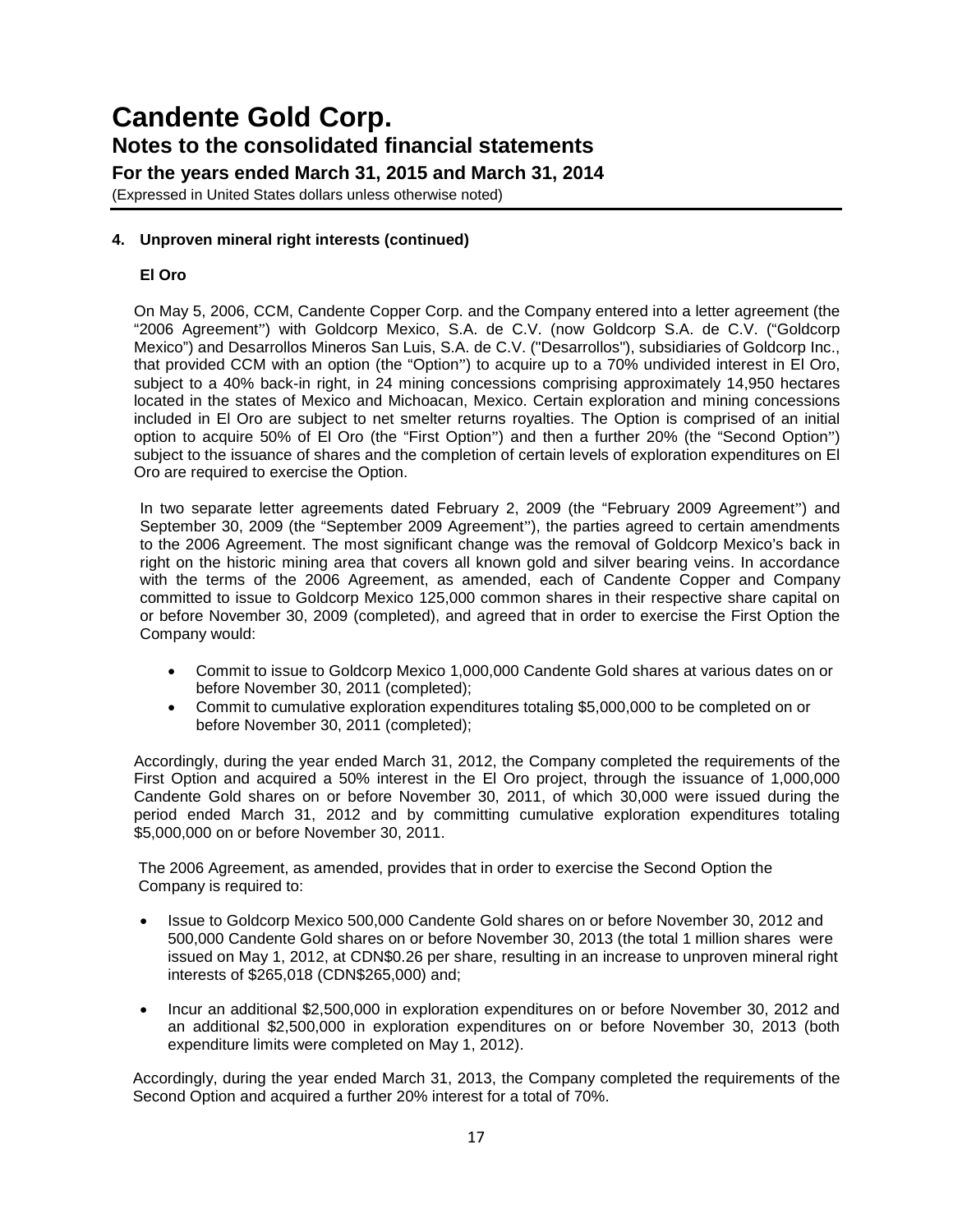(Expressed in United States dollars unless otherwise noted)

### **4. Unproven mineral right interests (continued)**

### **El Oro (continued)**

Included in unproven mineral rights interests is an accrual for \$109,168 for taxes owing on the Company's concession on El Oro.

### **El Oro Mine Tailings**

During the year ended March 31, 2014, the Company signed an agreement with the municipality of El Oro that provides the Company with the access and processing rights to tailings deposits. Upon signing the agreement, \$25,000 was due and paid with monthly contributions of \$3,000 thereafter. The contributions will be used to fund social projects. If Candente Gold decides to enter into the processing and the reclamation phase (Phase II), then an 8% Net Profits Interest ("NPI") will be paid to the municipality during the period of operation. If during any months of processing, there is no NPI due then a monthly contribution of US\$3,000 will be made.

### **Peruvian properties**

During the year, the Company did not renew certain concessions and thus, recorded an impairment of \$167,000. As at March 31, 2015, the Company has maintained its interest in its various early to mid-stage gold and gold-silver exploration projects in Peru: Tres Marias, Oro Queropalca, Lunahuana, and Alto Dorado.

During the year ended March 31, 2015, the Company paid \$39,357 (2014 - \$126,568) in concession costs in Peru. The Company also received \$ 39,868 (2014 - \$43,876) from various parties for concession fees for the right to negotiate option agreements.

In June 2015, the Company commenced a review of its various concession licenses associated with its Peruvian properties to determine which, if any, were not going to be renewed in the current year. The Company is determining the impact of not renewing these licenses and the amount of impairment, if any, of its unproven mineral right interests. As of the date of the consolidated financial statements, all titles currently not being renewed have been included in the March 31, 2015 impairment.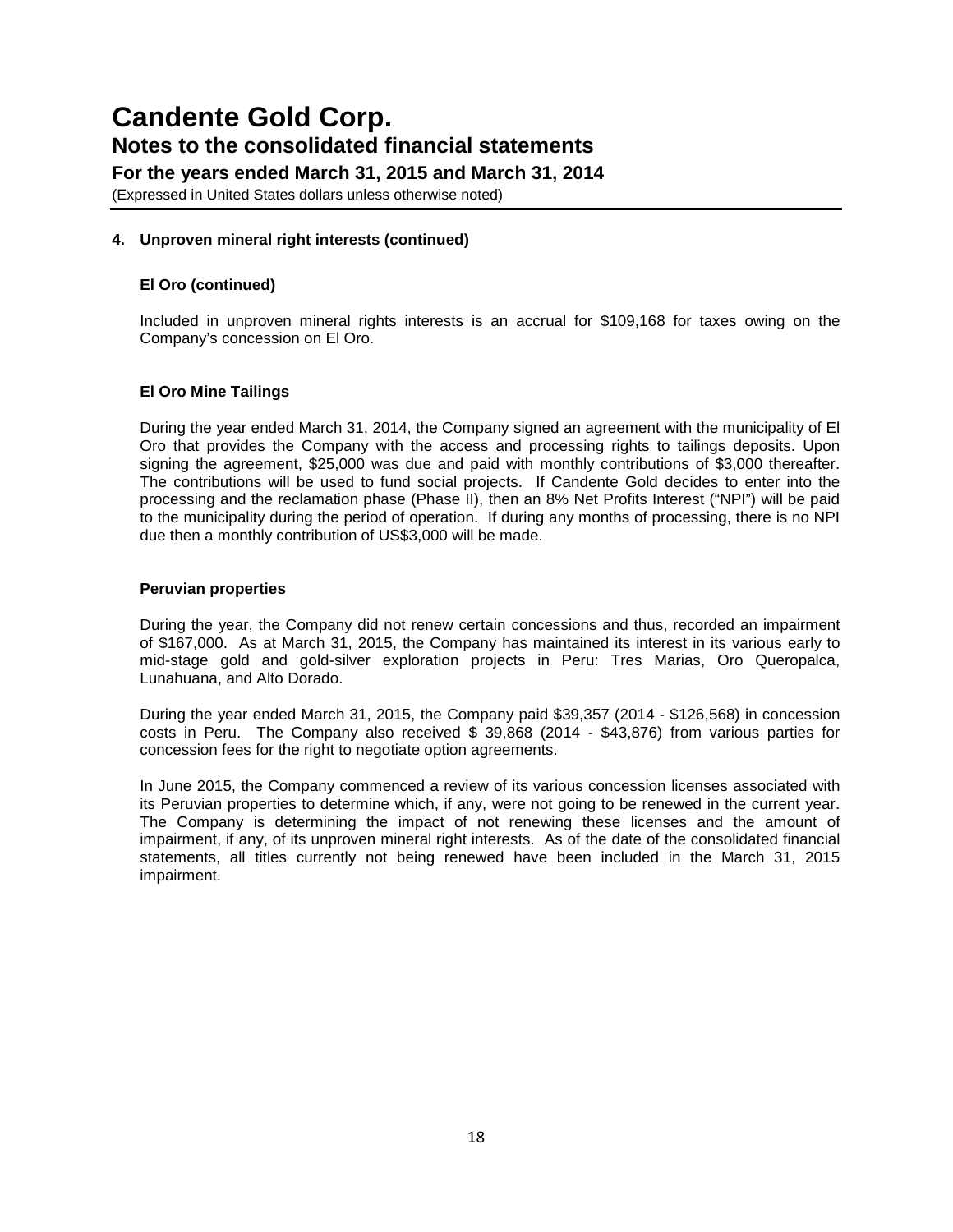(Expressed in United States dollars unless otherwise noted)

## **5. Equipment**

Equipment acquired during the years ended March 31, 2015 and March 31, 2014 are as follows:

|                                       | <b>Equipment</b> |     | <b>Vehicles</b> | Leaseholds     | Total            |
|---------------------------------------|------------------|-----|-----------------|----------------|------------------|
| At cost                               |                  |     |                 |                |                  |
| As at April 1, 2013 and April 1, 2014 | \$<br>87.401     | \$  | 53.676          | \$<br>7,453    | \$<br>148,530    |
| Additions                             |                  |     |                 |                |                  |
| As at March 31, 2015                  | 87,401           |     | 53,676          | 7,453          | 148,530          |
|                                       |                  |     |                 |                |                  |
| <b>Accumulated depreciation</b>       |                  |     |                 |                |                  |
| As at April 1, 2013                   | \$<br>(54, 579)  | -\$ | (27, 498)       | \$<br>(3, 456) | \$<br>(85, 533)  |
| Additions                             | (9,350)          |     | (1,609)         | (945)          | (11, 904)        |
| As at March 31, 2014                  | (63,929)         |     | (29, 107)       | (4, 401)       | (97, 437)        |
| Additions                             | (8,000)          |     | (4,663)         | (3,052)        | (15, 715)        |
|                                       |                  |     |                 |                |                  |
| As at March 31, 2015                  | \$<br>(71, 929)  | \$  | (33, 770)       | \$<br>(7, 453) | \$<br>(113, 152) |
| Net book value                        |                  |     |                 |                |                  |
| As at March 31, 2014                  | \$<br>23,472     | \$  | 24,569          | \$<br>3,052    | \$<br>51,093     |
| As at March 31, 2015                  | \$<br>15,472     | S   | 19,906          | \$             | 35,378           |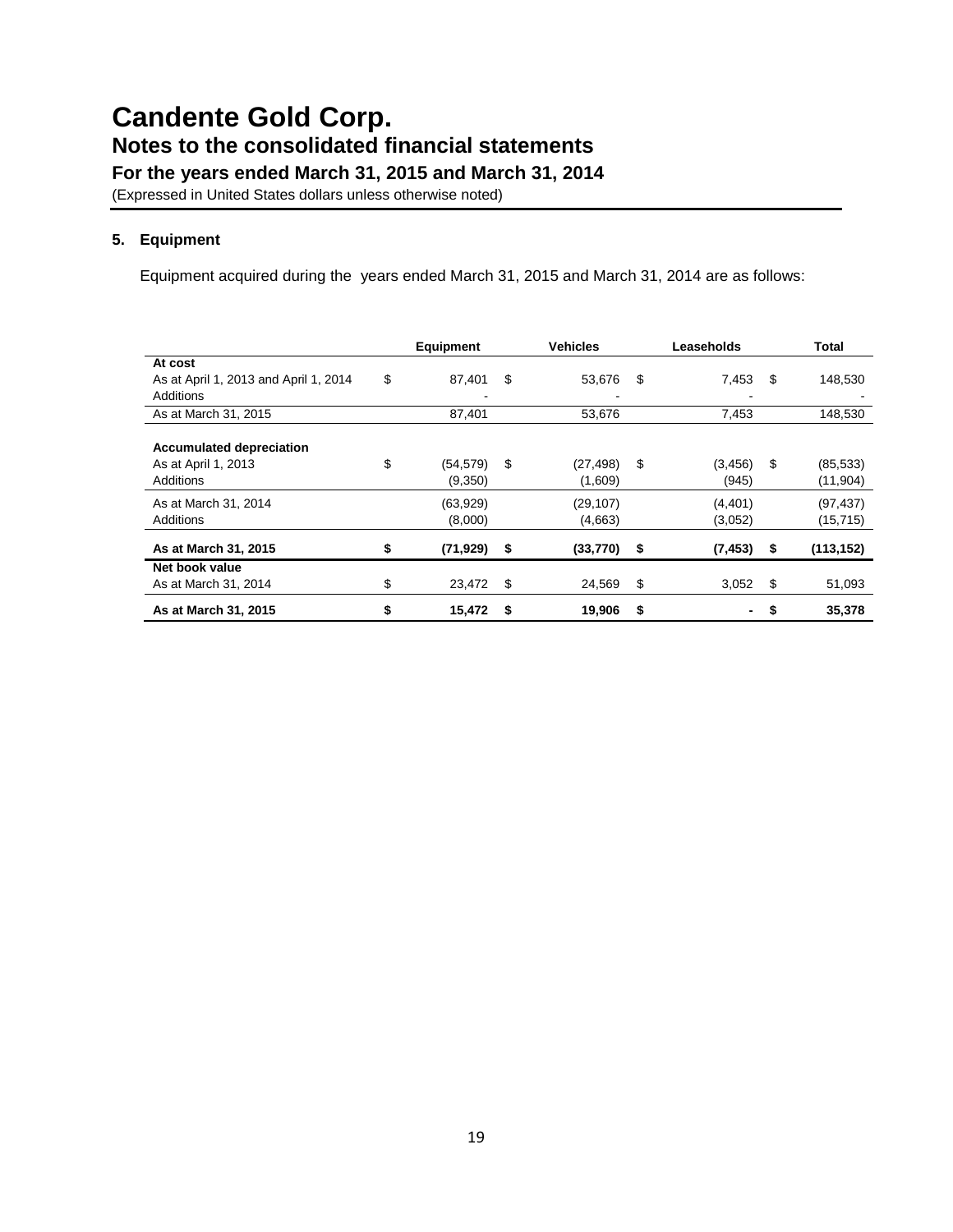(Expressed in United States dollars unless otherwise noted)

## **6. Share capital**

### **a. Shares authorized**

The Company is authorized to issue an unlimited number of common shares with no par value.

## **b. Common share issues**

*Shares issued and outstanding*

|                                    | <b>Total amount of</b><br>common shares<br>issued | <b>Total value of</b><br>common shares<br>issued |
|------------------------------------|---------------------------------------------------|--------------------------------------------------|
| Balance as of April 1, 2013        | 62,219,760                                        | \$<br>22,711,269                                 |
| Financing, net of issue costs (i)  | 14,920,500                                        | 644,897                                          |
| Balance as of March 31, 2014       | 77,140,260                                        | 23,356,166                                       |
| Financing, net of issue costs (ii) | 19,066,663                                        | 448,323                                          |
| Balances as of March 31, 2015      | 96,206,923                                        | 23,804,489                                       |

- (i) On January 23, 2014, the Company completed a non-brokered private placement issuing a total of 14,920,500 common shares (2,400,000 issued to directors of the Company) at a price of CDN\$0.05 per common share for total gross proceeds of \$701,685 (CDN\$ 746,025). Finders' fees totalling \$31,461 (CDN\$ 33,450) were paid along with the issuance of 629,000 finders' warrants exercisable at CDN\$0.07 until December 23, 2015. The warrants were valued at \$ 25,327 using the Black-Scholes model.
- (ii) On February 20, 2015, the Company completed a non-brokered private placement issuing a total of 19,066,663 common shares (4,489,044 issued to directors of the Company) at a price of CDN\$0.03 per common share for total gross proceeds of \$457,048 (CDN\$ 572,000). Finders' fees totaling \$5,234 (CDN\$ 6,552) and share issue costs of \$298 (CDN\$ 373) were paid along with the issuance of 218,400 finders' warrants exercisable at CDN\$0.06 until February 5, 2017. These warrants were valued at \$3,193 using the Black-Scholes model (see Note 6(d)).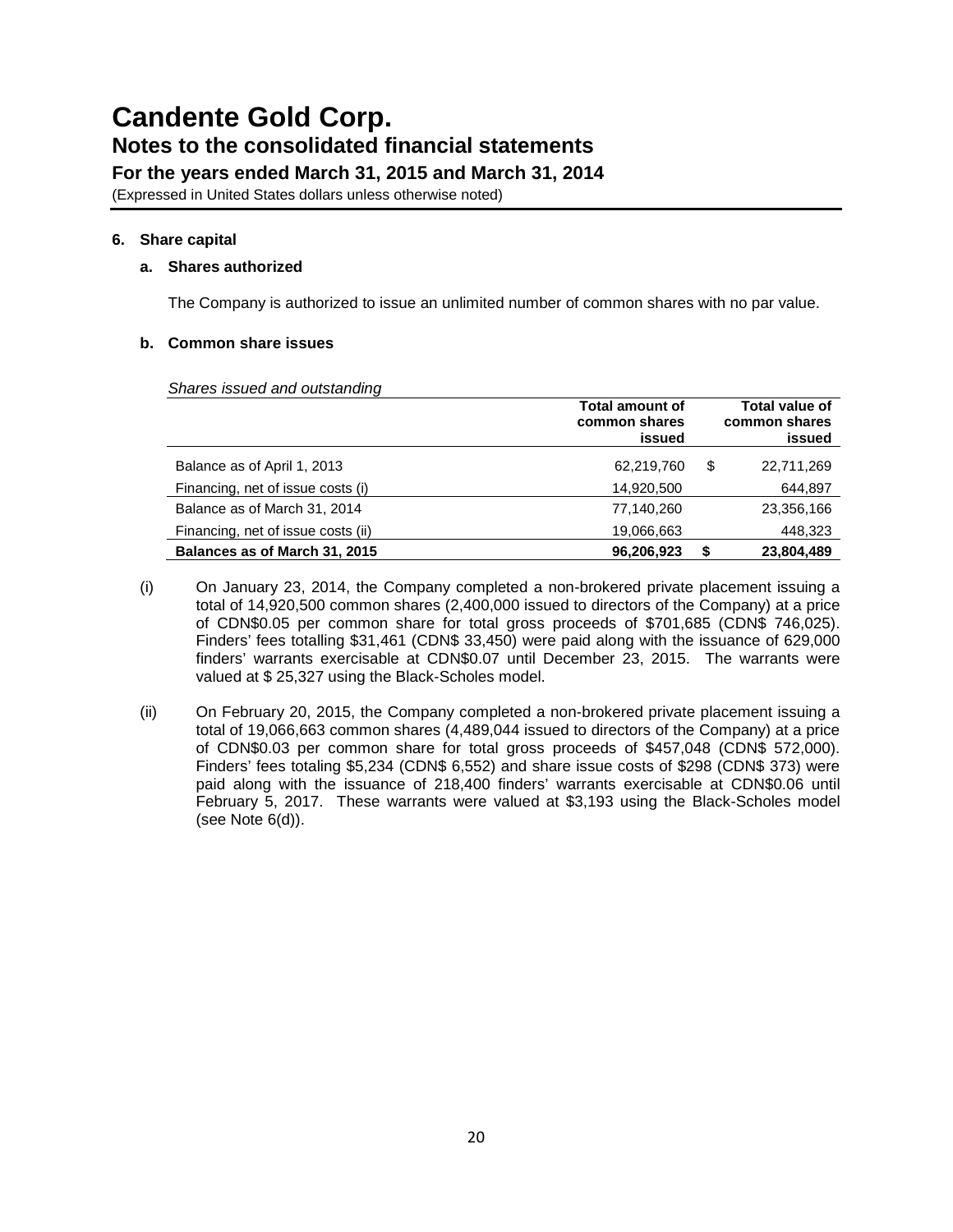(Expressed in United States dollars unless otherwise noted)

## **6. Share capital (continued)**

#### **c. Share options**

Candente Gold has an incentive share option plan (the "Plan"). Under the Plan a total of 10% of Candente Gold's outstanding common shares are reserved for the issuance of shares at the discretion of the Board of Directors. The terms of each option award, is fixed by the Board of Directors at the time of grant. Share option awards have a maximum term of five years.

The changes in stock options were as follows:

|                                     | <b>Number of options</b> | <b>Weighted average</b><br>exercise price (CDN\$) |
|-------------------------------------|--------------------------|---------------------------------------------------|
| Options outstanding, April 1, 2013  | 5,236,500                | \$0.47                                            |
| Options granted                     | 250,000                  | \$0.25                                            |
| Options forfeited                   | (450,000)                | \$0.38                                            |
| Options expired                     | (200,000)                | \$0.80                                            |
| Options outstanding, March 31, 2014 | 4,836,500                | \$0.45                                            |
| Options granted                     | 3,080,000                | \$0.10                                            |
| Options forfeited                   | (185,000)                | \$0.27                                            |
| Options expired                     | (2,436,500)              | \$0.60                                            |
| Options outstanding, March 31, 2015 | 5,295,000                | \$0.18                                            |

As at March 31, 2015, the following options were exercisable and outstanding:

|                         |                                     | <b>Exercisable</b><br>Outstanding |                                     |                      |                    |
|-------------------------|-------------------------------------|-----------------------------------|-------------------------------------|----------------------|--------------------|
| <b>Grant date</b>       | <b>Exercise</b><br>price<br>(CDN\$) | Number of<br>options              | <b>Exercise</b><br>price<br>(CDN\$) | Number of<br>options | Expiry date        |
| November 2, 2010        | \$0.80                              | 100.000                           | \$0.80                              | 100.000              | November 2, 2015   |
| May 25, 2011            | \$0.65                              | 130,000                           | \$0.65                              | 130,000              | May 25, 2016       |
| December 5, 2012        | \$0.25                              | 250,000                           | \$0.25                              | 250,000              | December 5, 2017   |
| February 15, 2013       | \$0.25                              | 1,435,000                         | \$0.25                              | 1,435,000            | February 15, 2018  |
| March 26, 2013          | \$0.25                              | 50,000                            | \$0.25                              | 50,000               | March 26, 2018     |
| January 21, 2014        | \$0.25                              | 250,000                           | \$0.25                              | 250,000              | January 21, 2019   |
| August 27, 2014         | \$0.10                              | 2.980.000                         | \$0.10                              | 745.000              | August 27, 2019    |
| September 10, 2014      | \$0.10                              | 100,000                           | \$0.10                              | 25,000               | September 10, 2019 |
| <b>Weighted average</b> | \$0.18                              | 5,295,000                         | \$0.25                              | 2,985,000            |                    |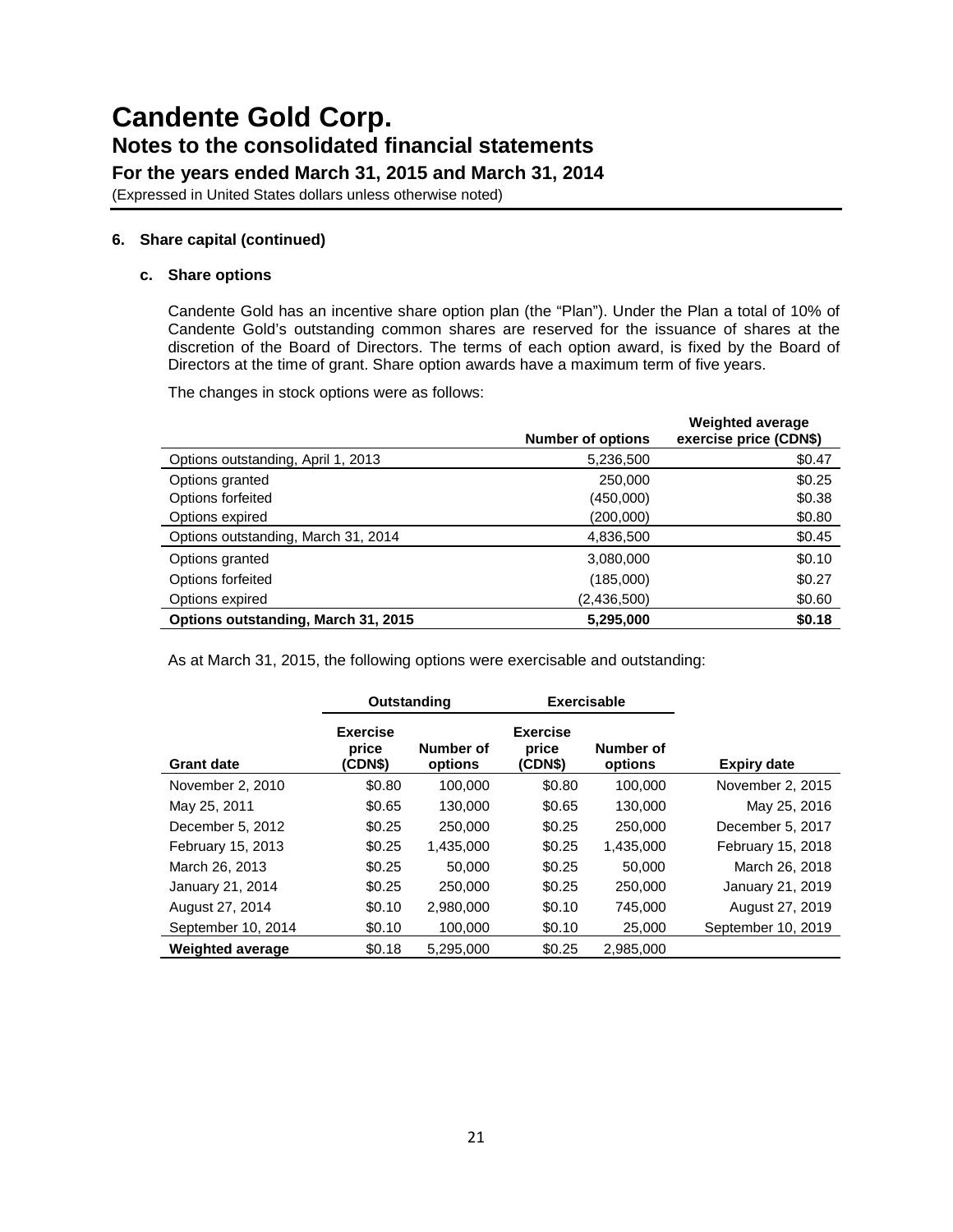(Expressed in United States dollars unless otherwise noted)

## **6. Share capital (continued)**

### **c. Share options (continued)**

The Company used the Black-Scholes option-pricing model under the following weighted average assumptions and recorded total share based payment for the years ended March 31, 2015 and 2014 of \$85,933 and \$233,289 respectively. The options had a weighted average grant date fair value of CDN\$ 0.024 (2014 – CDN\$ 0.052).

|                         | 2015          | 2014       |
|-------------------------|---------------|------------|
| Dividend yield          | $0\%$         | 0%         |
| Risk-free interest rate | 1.52% - 1.62% | 1.35%      |
| Volatility range        | 98%           | 108%       |
| Expected life           | 5 years       | 3.53 years |
| Forfeiture rate         | 2.50%         | 2.50%      |

### **d. Warrants**

|                                      | Number of<br>warrants | <b>Weighted average</b><br>exercise price<br><b>CDNS</b> |
|--------------------------------------|-----------------------|----------------------------------------------------------|
| Warrants outstanding, April 1, 2013  |                       |                                                          |
| Granted (Note 6b(i))                 | 629,000               | \$0.07                                                   |
| Warrants outstanding, March 31, 2014 | 629,000               | \$0.07                                                   |
| Granted (Note 6b(ii))                | 218,400               | \$0.06                                                   |
| Warrants outstanding, March 31, 2015 | 847.400               | \$0.07                                                   |

The Company used the Black-Scholes option-pricing model under the following weighted average assumptions and recorded total finders' warrants share issue costs for the years ended March 31, 2015 and 2014 of \$3,193 and \$25,327 respectively:

|                         | 2015     | 2014     |
|-------------------------|----------|----------|
| Dividend yield          | 0%       | 0%       |
| Risk-free interest rate | 0.43%    | 1.13%    |
| Volatility range        | 106%     | 109%     |
| Expected life           | 2 years  | 2 years  |
| Forfeiture rate         | $0.00\%$ | $0.00\%$ |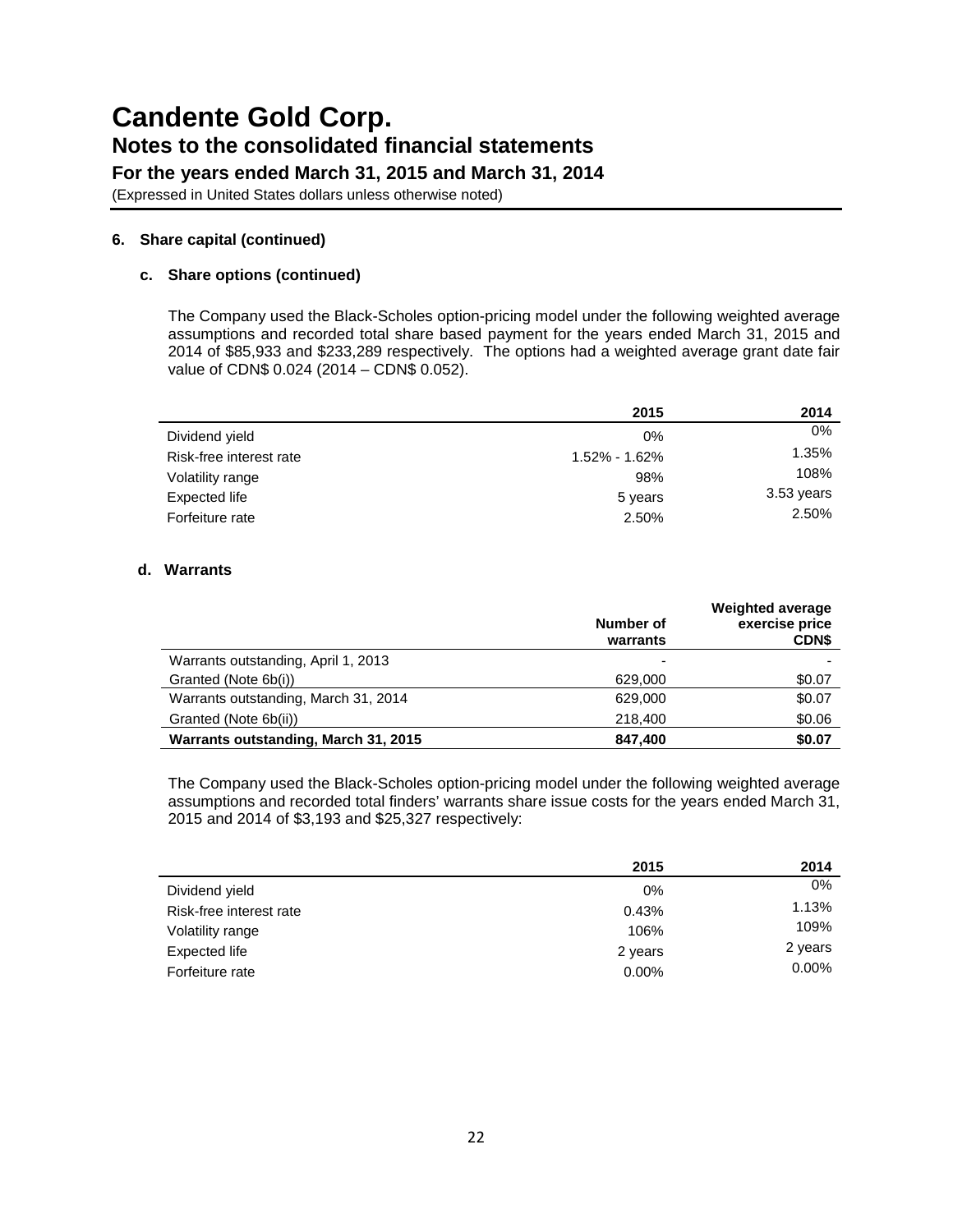(Expressed in United States dollars unless otherwise noted)

## **7. Related party disclosures**

The Company's related parties consist of companies owned by executive officers and directors. The following is a list of the related parties that the Company enters into trading transactions with:

- Ridley Rocks Inc. President, CEO, management and exploration fees
- SW Project Management Vice president, project management and exploration fees
- Michael Thicke Geological Consulting Inc. Exploration fees for member group of companies
- Phoenix One Consulting Inc. CFO and management fees starting June 20, 2012 and ending November 29, 2013
- CJ Dong Consulting Inc. CFO and management fees starting November 29, 2013 and ending March 19, 2015
- Candente Copper Corp. shared administrative expenses with a Company related by directors and management in common

The Company incurred the following fees and expenses in the normal course of operations for key management personnel for the years ended March 31, 2015 and 2014. Expenses have been measured at the exchange amount that is determined on a cost recovery basis.

|                     |   | March 31,<br>2015 | March 31,<br>2014 |
|---------------------|---|-------------------|-------------------|
| Salaries and fees   |   | 242.471           | 63,163            |
| Share-based payment |   | 54.644            | 155,768           |
|                     | S | 297,115           | 218,931           |

- Share-based payments are the fair value of options expensed to directors and key management personnel during the year.
- The Company does not remunerate the directors of the Company unless its market capitalization is greater than \$75 million. During the 2015 and 2014 years, the Company did not pay any directors fees.

Amounts due to related parties are unsecured, non-interest bearing and due on demand. Accounts payable at March 31, 2015 included approximately \$215,000 due to related parties (2014 – \$1,000) and an amount of approximately \$595,000 (2014 - \$570,000) was due to Candente Copper Corp., a Company with common officers and directors at March 31, 2015.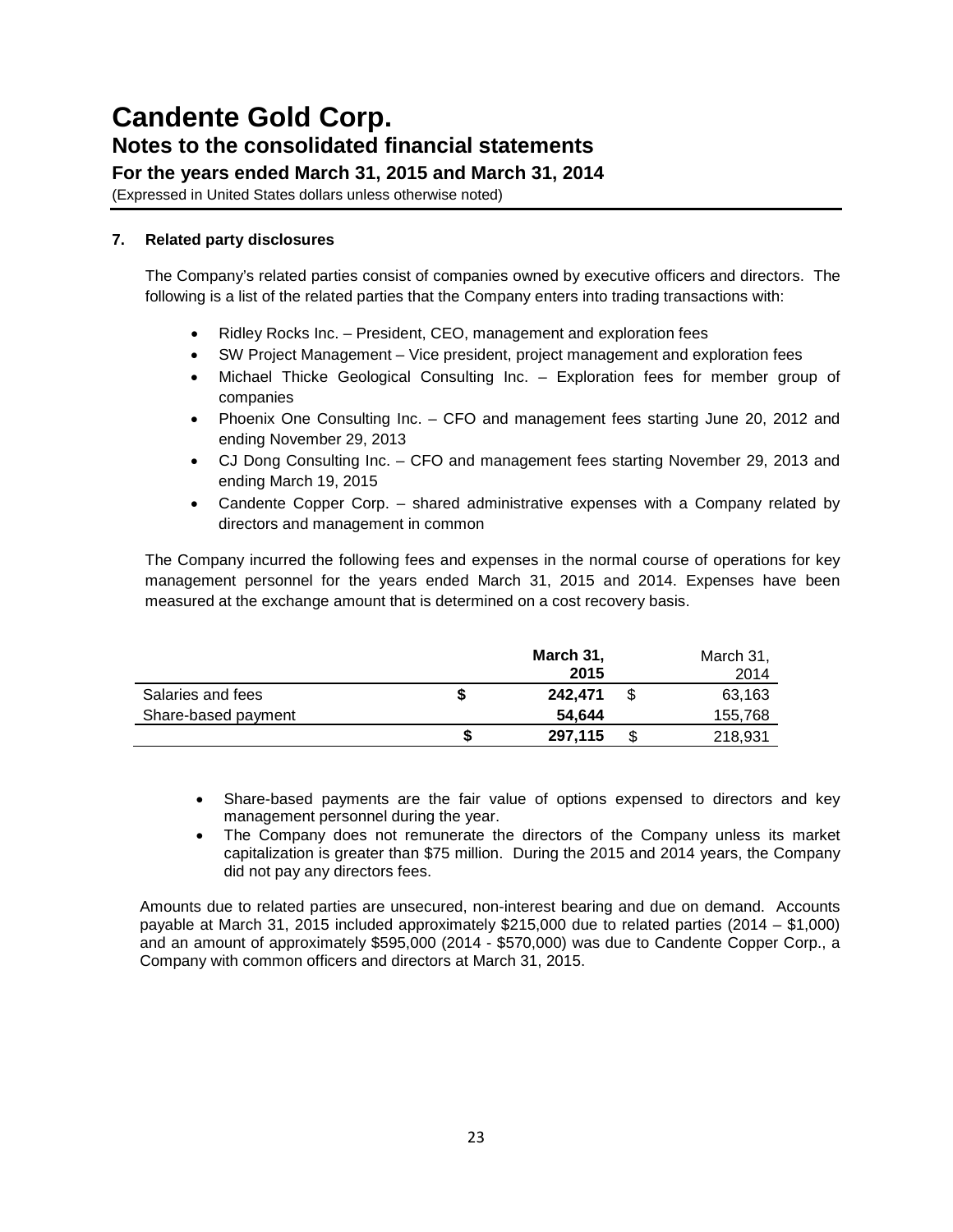(Expressed in United States dollars unless otherwise noted)

## **8. Expenses**

Included in exploration expenses are the following:

|                                                                       | For the year ended March<br>31, 2015 |      | For the year ended March<br>31, 2014 |
|-----------------------------------------------------------------------|--------------------------------------|------|--------------------------------------|
| <b>Exploration expenses</b>                                           |                                      |      |                                      |
| Community engagement and initiatives                                  | \$<br>12,676                         | - \$ | 21,405                               |
| Drilling                                                              | 146                                  |      | 367                                  |
| <b>Engineering studies</b><br>Exploration: Data compilation, mapping, | ۰                                    |      | 12,336                               |
| geological evaluations                                                | 502,913                              |      | 556,491                              |
| Project administration                                                | 101,878                              |      | 170,846                              |
| <b>Total exploration expenses</b>                                     | 617,613                              | \$.  | 761,445                              |

Included in general and administrative expenses are the following:

|                                               | For the year ended March<br>31, 2015 | For the year ended March<br>31, 2014 |
|-----------------------------------------------|--------------------------------------|--------------------------------------|
| <b>General and administrative expenses</b>    |                                      |                                      |
| Management fees, office salaries and benefits | \$<br>71,067                         | \$<br>148,833                        |
| Share-based payment                           | 85,933                               | 233,289                              |
| Office, rent and miscellaneous                | 119,552                              | 106,582                              |
| Consulting                                    | 30,748                               | 58,007                               |
| Shareholder communications                    | 10,858                               | 39,217                               |
| Regulatory and filing fees                    | 42,873                               | 56,978                               |
| Legal                                         | 52,602                               | 52,889                               |
| Travel and accommodations                     | 2,760                                | 2,509                                |
| Audit and tax advisory fees                   | 29,572                               | 38,660                               |
| Amortization                                  | 15,715                               | 11,904                               |
| Bank charges and interest                     | 2,970                                | 2,903                                |
| Corporate development                         | 80                                   | 1,690                                |
| Total general and administration expenses     | \$<br>464.730                        | \$<br>753.461                        |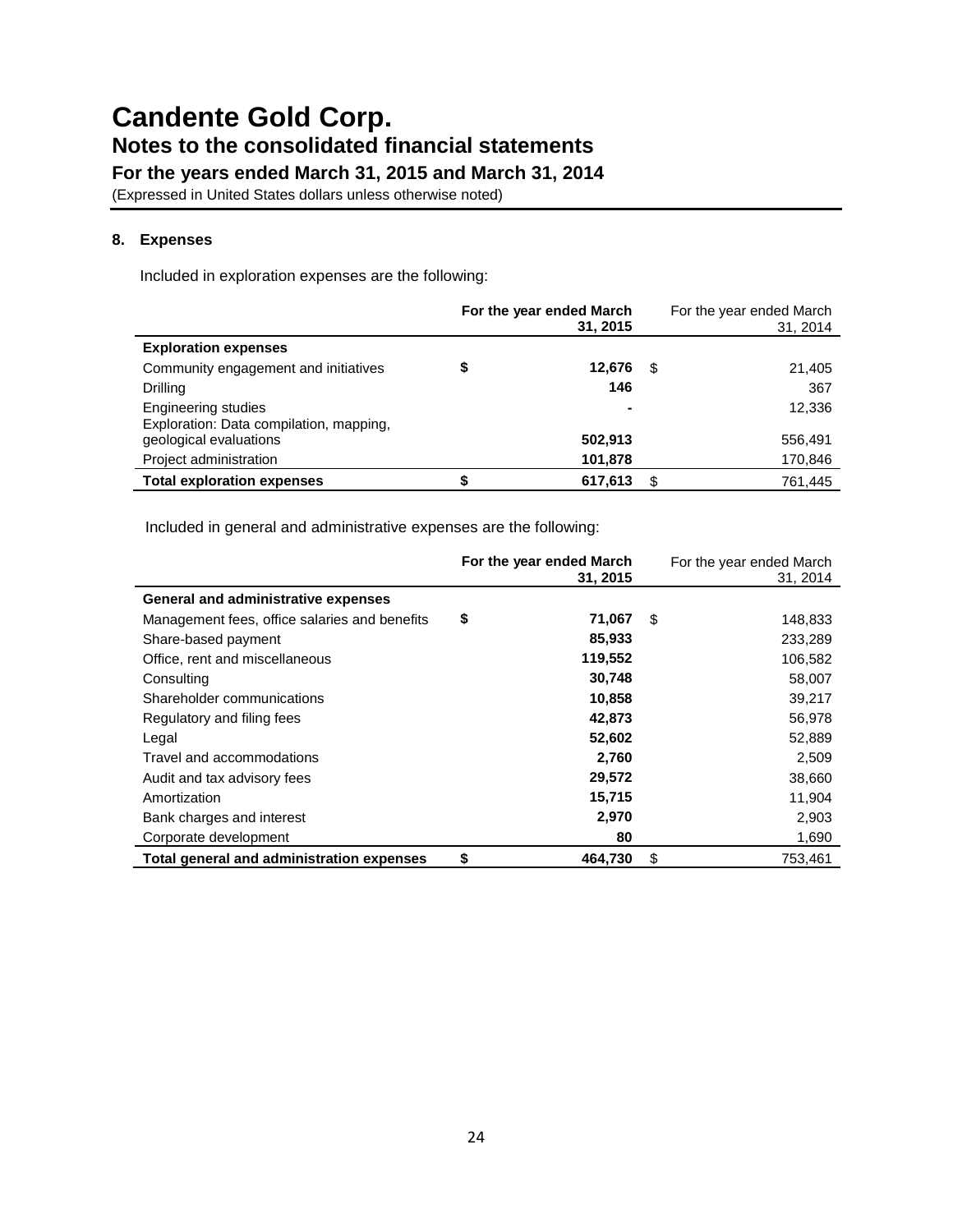(Expressed in United States dollars unless otherwise noted)

### **9. Income Taxes**

(a) The Canadian Federal and British Columbia corporate tax rates remained unchanged during 2015 and 2014. Income tax expense reported differs from the amount computed by applying the combined Canadian federal and provincial income tax rates, applicable to the Company, to the loss before the tax provision due to the following:

|                                                                      | 2015        | 2014        |
|----------------------------------------------------------------------|-------------|-------------|
|                                                                      | S           | \$          |
| Loss before tax                                                      | (1,241,296) | (4,812,653) |
| Statutory tax rate                                                   | 26.00%      | 26.00%      |
| Expected income recovery                                             | (322, 737)  | (1,251,290) |
| Changes attributable to:                                             |             |             |
| Non-deductible expenses                                              | 41,152      | 195,789     |
| Difference in tax rates between Canada and foreign jurisdictions     | 13,361      | (155,014)   |
| Tax effect on tax losses and temporary differences not<br>recognized | (159, 948)  | 1,573,386   |
| Change in prior year estimates, foreign exchange and<br>others       | 428,172     | (362,871)   |
| Income tax expense                                                   |             | \$          |

(b) Recognized deductible temporary differences and unused tax losses:

The components of the Company's deferred tax assets and liabilities are as follows:

|                                                                    | 2015       | 2014      |
|--------------------------------------------------------------------|------------|-----------|
|                                                                    | S          |           |
| Deferred tax asset: non-capital losses net of unrecognized amounts | 282.959    | 116,319   |
| Deferred tax liabilities:                                          |            |           |
| <b>Mineral Properties</b>                                          | (20, 164)  | (20, 168) |
| Intercompany balances                                              | (262, 795) | (96, 151) |
| Net deferred tax                                                   |            |           |

(c) Unrecognized deductible temporary differences and unused tax losses:

The Company's unrecognized deductible temporary differences and unused tax losses for which no deferred tax asset is recognized consist of the following amounts: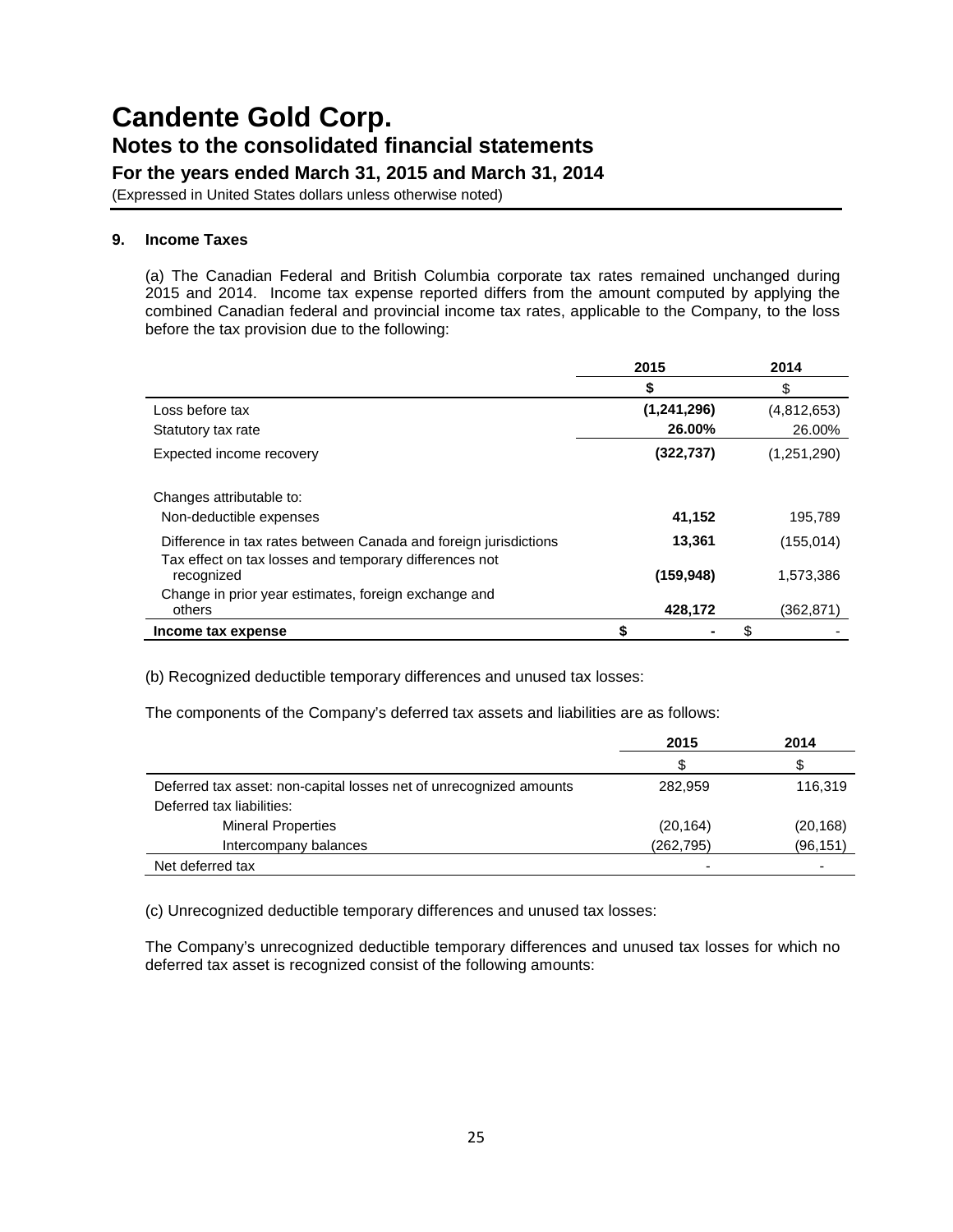**For the years ended March 31, 2015 and March 31, 2014**

(Expressed in United States dollars unless otherwise noted)

## **9. Income Taxes (continued)**

|                                                     | 2015       | 2014             |
|-----------------------------------------------------|------------|------------------|
|                                                     |            | S                |
| Non-capital losses                                  | 10,612,838 | 10,014,393       |
| Share issue costs                                   | 23,788     | 170,771          |
| Foreign exploration                                 | 6,811,032  | 5,146,720        |
| Tax values in excess of net book value of equipment | 2,859      |                  |
| Capital losses                                      | 185,870    | 185,870          |
| Eligible Capital                                    | 60,221     | 74,202           |
| Unrecognized deductible temporary differences       | 17,696,608 | \$<br>15,591,956 |

### (d) Expiry dates of unused tax losses:

At March 31, 2015, the Company has non-capital operating losses of approximately \$2.9 million (2014 - \$3.5 million) for deduction against future taxable income in Canada. The operating losses expire as follows:

| 2031 | จ  | 333,924   |
|------|----|-----------|
| 2032 |    | 708,209   |
| 2033 |    | 610,485   |
| 2034 |    | 616,920   |
| 2033 |    | 582,728   |
|      | ۰D | 2,852,266 |

The Company also had net operating loss carry-forwards for tax purposes of approximately \$599,000 (2014 - \$134,095) and resource related amounts totaling approximately \$6.8 million (2014 - \$5.1 million), available subject to certain restrictions, for deduction against future taxable income in Peru. The Company has the option to carry forward all net operating losses for four (4) years or carry the losses forward indefinitely, but only up to 50% of the Company's taxable income for each subsequent year.

Finally, the Company had net operating loss-carry forwards (expiring between 2018 and 2024) for tax purposes of approximately \$7.2 million (2014 - \$6.9 million) available, subject to certain restrictions, for deduction against future taxable income in Mexico.

Management believes that sufficient uncertainty exists regarding the realization of certain deferred income tax assets and that no deferred tax asset should be recorded above any estimated deferred tax liabilities.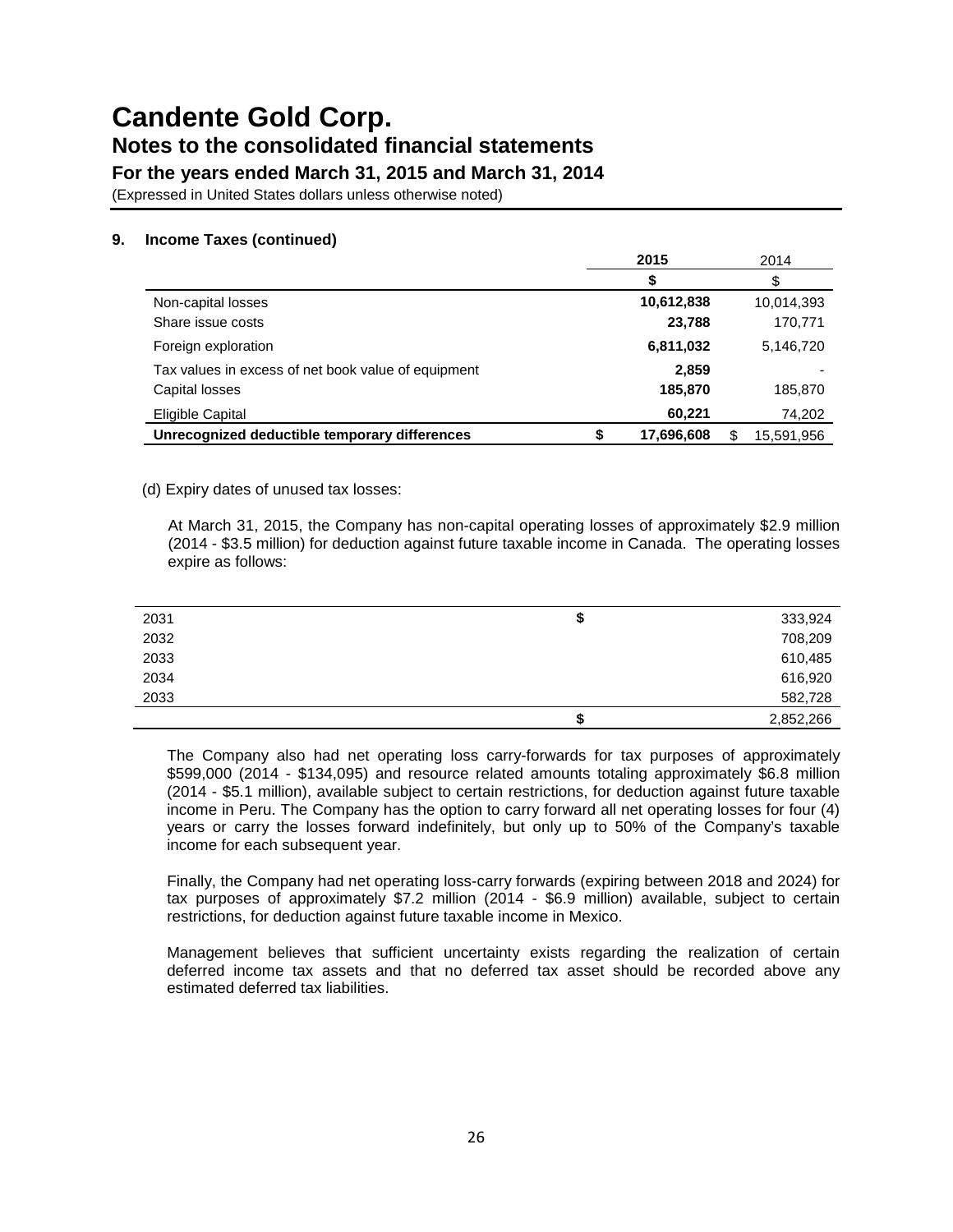**For the years ended March 31, 2015 and March 31, 2014**

(Expressed in United States dollars unless otherwise noted)

### **10. Financial risk and capital management**

The Company is exposed to certain financial risks in the normal course of its operations:

### **a. Liquidity risk**

Liquidity risk is the risk that the Company will not be able to meet its obligations associated with its financial liabilities. The liquidity position of the Company is managed to ensure sufficient liquid funds are available to meet financial commitments in a timely and cost-efficient manner. The Company's management continually reviews the liquidity position including cash flow forecasts to determine the forecast liquidity position and maintain appropriate liquidity levels. The Company plans to seek additional financing and continued support from current vendors in order to make payments of trade payables and commitments.

### *Maturity Analysis of Financial Instruments*

| <b>Financial Liabilities</b>              | Carrying<br>Amount (\$'s) | 2015        | 2016 | 2017 | 2018         |
|-------------------------------------------|---------------------------|-------------|------|------|--------------|
| Trade payables and<br>accrued liabilities | \$1,049,785               | \$1,049,785 |      |      | $\mathbf{r}$ |

### **b. Currency risk**

Currency risk is the risk that arises on financial instruments that are denominated in a currency, other than the functional currency in which they are measured. The Company operates internationally and is exposed to risks from foreign currency rates. Although the functional currency of the Company's primary subsidiaries is the United States dollars, some of the subsidiaries transactions are denominated in Nuevo Soles and Mexican Pesos. The Company does not enter into any foreign exchange contracts to mitigate this risk.

### **c. Capital management**

The Company's capital structure is comprised of working capital (current assets minus current liabilities) and equity. The Company's objectives when managing its capital structure is to, maintain financial flexibility to preserve the Company's access to capital markets and its ability to meet its financial obligations.

The Company's corporate office is responsible for capital management. This involves the use of corporate forecasting models, which facilitate analysis of the Company's financial position including cash flow forecasts to determine the future capital management requirements.

In preparing its budgets and corporate forecasting models, the Company considers operating commitments imposed by its subsidiaries and the stability of the global capital markets. As of the year ended March 31, 2015, the Company is managing its existing working capital to ensure that it will be able to meet its current commitments, however the Company does anticipate it will need to raise additional capital during fiscal 2016, to continue project development in Mexico and Peru.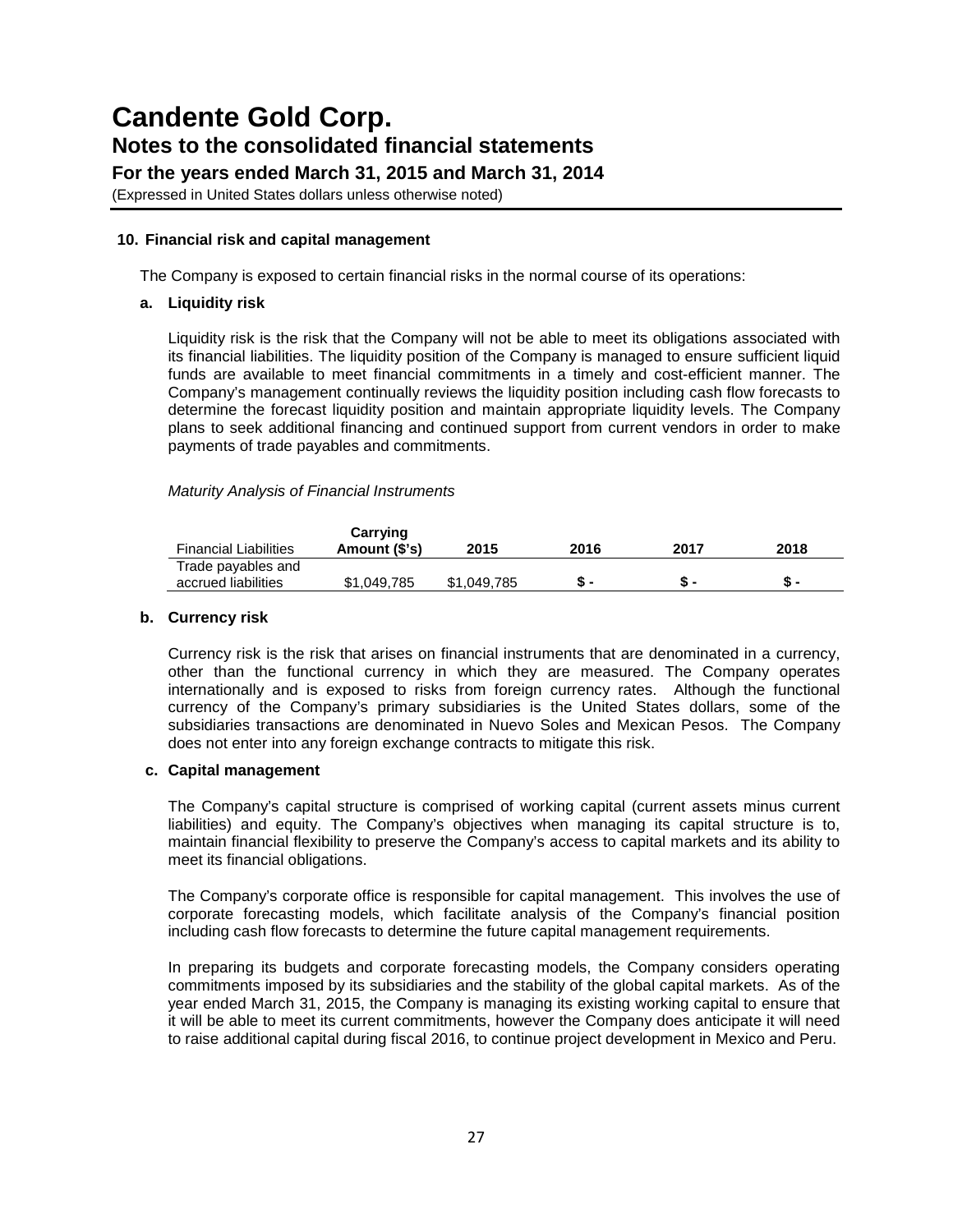**For the years ended March 31, 2015 and March 31, 2014**

(Expressed in United States dollars unless otherwise noted)

## **10. Financial risk and capital management (continued)**

### **d. Fair value hierarchy**

The following provides a description of financial instruments that are measured subsequent to initial recognition at fair value, grouped into Levels 1 to 3 based on the degree to which the fair value is observable:

- Level 1 fair value measurements are those derived from quoted prices (unadjusted) in active markets for identical assets or liabilities;
- Level 2 fair value measurements are those derived from inputs other than quoted prices included within Level 1 that are observable for the asset or liability, either directly (i.e. as prices) or indirectly (i.e. derived from prices); and
- Level 3 fair value measurements are those derived from valuation techniques that include inputs for the asset or liability that are not based on observable market data (unobservable inputs).

|                                  | Level 1 | Level 2<br>Level 3 |  | Total |  |         |
|----------------------------------|---------|--------------------|--|-------|--|---------|
| <b>Assets</b>                    |         |                    |  |       |  |         |
| <b>Cash and cash equivalents</b> | 194.760 |                    |  |       |  | 194.760 |

The consolidated statements of financial position carrying amounts for cash and cash equivalents, trade and other receivables and trade payables and accrued liabilities, approximate fair value due to their short-term nature.

### **11. Segmented information**

The Company operates in one segment being the exploration of mineral properties. The Company operates in three geographical areas, being Mexico, Peru and Canada. The following is an analysis of the Company's non-current assets by geographical area and reconciled to the Company's consolidated financial statements.

|                                            |                |        |      |           |               |           |   | March 31, 2015 |
|--------------------------------------------|----------------|--------|------|-----------|---------------|-----------|---|----------------|
|                                            | Canada<br>Peru |        |      |           | <b>Mexico</b> | Total     |   |                |
| Unproven mineral right<br><i>interests</i> | S              | $\sim$ | - \$ | 1,461,496 | S             | 8,092,592 | S | 9,554,088      |
| <b>Equipment</b>                           |                |        |      | 1.739     |               | 33,639    |   | 35,378         |
|                                            |                | ж.     |      | 1,463,235 |               | 8,126,231 |   | 9,589,466      |